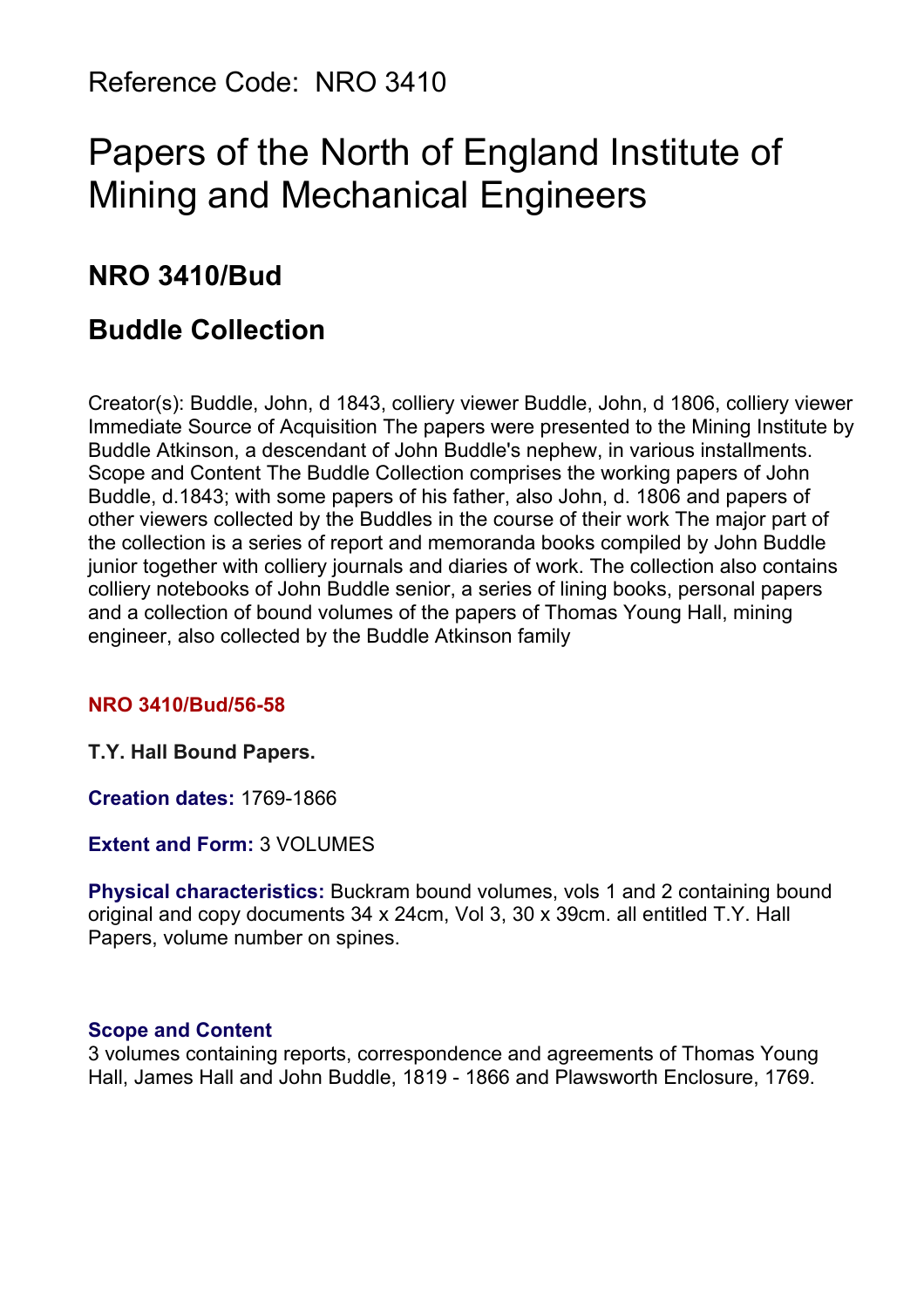**Reference:** NRO 3410/Bud/56

T.Y. Hall Bound Papers Vol 1.

**Creation dates:** 1769 - 1835

**Extent and Form:** 36 docs

#### **Scope and Content**

Volume containing bound enclosure papers for Plawsworth 1769, reports, correspondence and accounts of T.Y. Hall and John Buddle, 1819 - 1835.

**Reference:** NRO 3410/Bud/56/1 **Creation dates:** 6 May 1769

#### **Scope and Content**

Plan of Mr Stephenson's Estate in the Township of Plawsworth, giving acreages, state of cultivation and names of surrounding owners, no scale

#### **Reference:** NRO 3410/Bud/56/2 **Creation dates:** 1769

#### **Scope and Content**

Plan of Plawsworth Townfields, working plan marking field names and acreages with enclosure allotments added, scale 3ch: 1"

**Reference:** NRO 3410/Bud/56/3 **Creation dates:** nd c1769

#### **Scope and Content**

Sketch plan (incomplete) of part of Plawsworth including Tanhill Common, no scale

**Reference:** NRO 3410/Bud/56/4-10 **Creation dates:** 1769

**Scope and Content**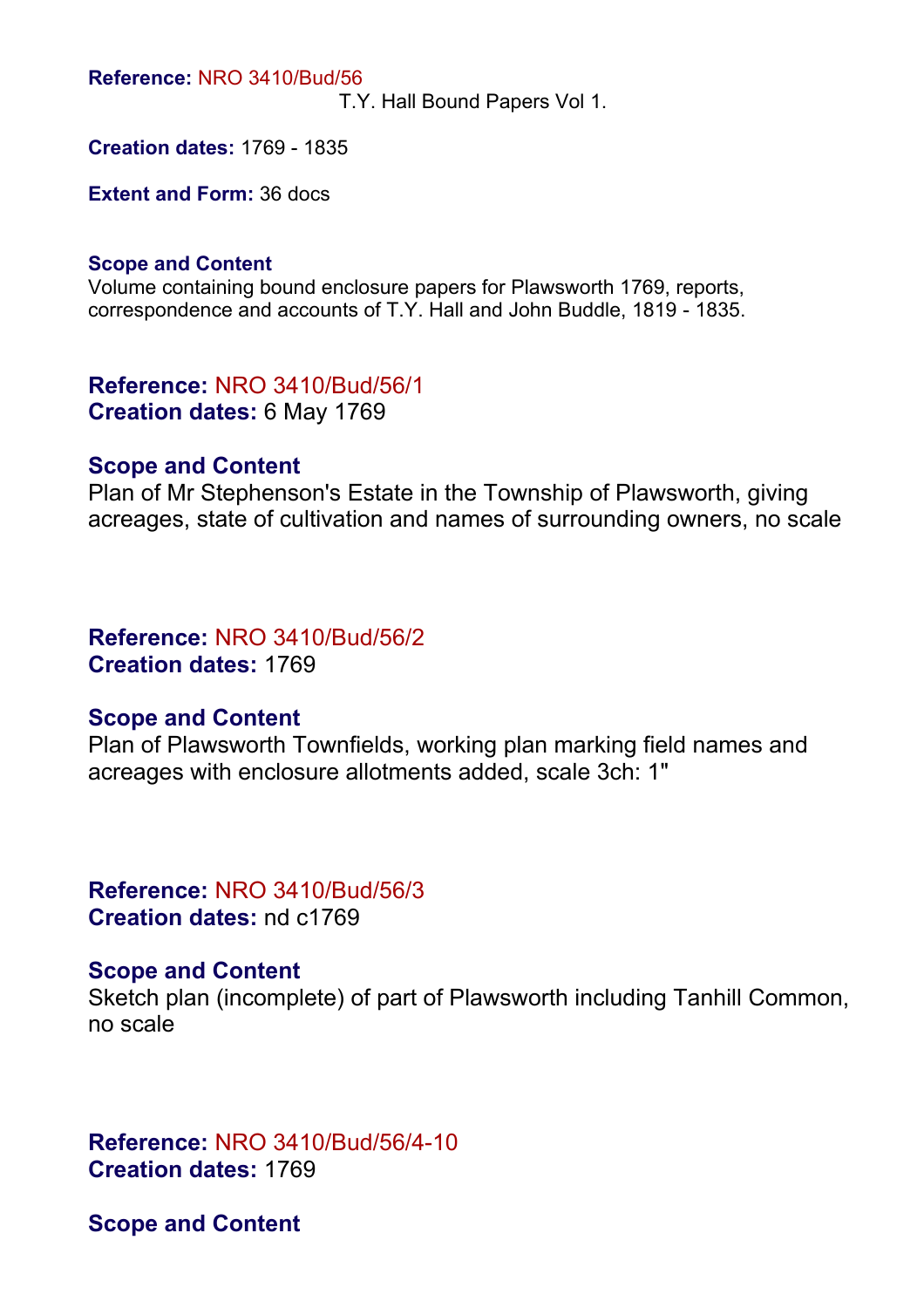Accounts for expenses incurred in the Plawsworth Enclosure, by William Hepple, Jonathon White and Richard Richardson, Commissioners, Christopher Johnson, solicitor and Samuel Jopling, John Swinburn and William Darling

## **Reference:** NRO 3410/Bud/56/11 **Creation dates:** 10 May 1819

#### **Scope and Content**

Lease for 25 years from P.E. Towneley Esq to T.H. Liddell Bart, James Stuart Wortley Esq and John Bowes of Stanley Colliery, endorsement notes a sublease to M.J. Davison Esq

**Reference:** NRO 3410/Bud/56/12 **Creation dates:** 3 March 1820

#### **Scope and Content**

Notes re present workings at Rainton Colliery

**Reference:** NRO 3410/Bud/56/13 **Creation dates:** 19 Feb, 9 March 1820

## **Scope and Content**

Request by John Buddle for a report re Hazard Pit, Rainton Colliery with report, particularly re the strength of the pillars, the roof and ventilation with recommendations as to future work by George Hill and Matthias Dunn

**Reference:** NRO 3410/Bud/56/14 **Creation dates:** 20 Aug, 4 Sept 1824

## **Scope and Content**

Request by John Buddle for a report re a tract of coal at Hetton, the property of the Marquis of Londonderry, which may be worked from Rainton and report, with estimate of working costs, by Thomas Morriss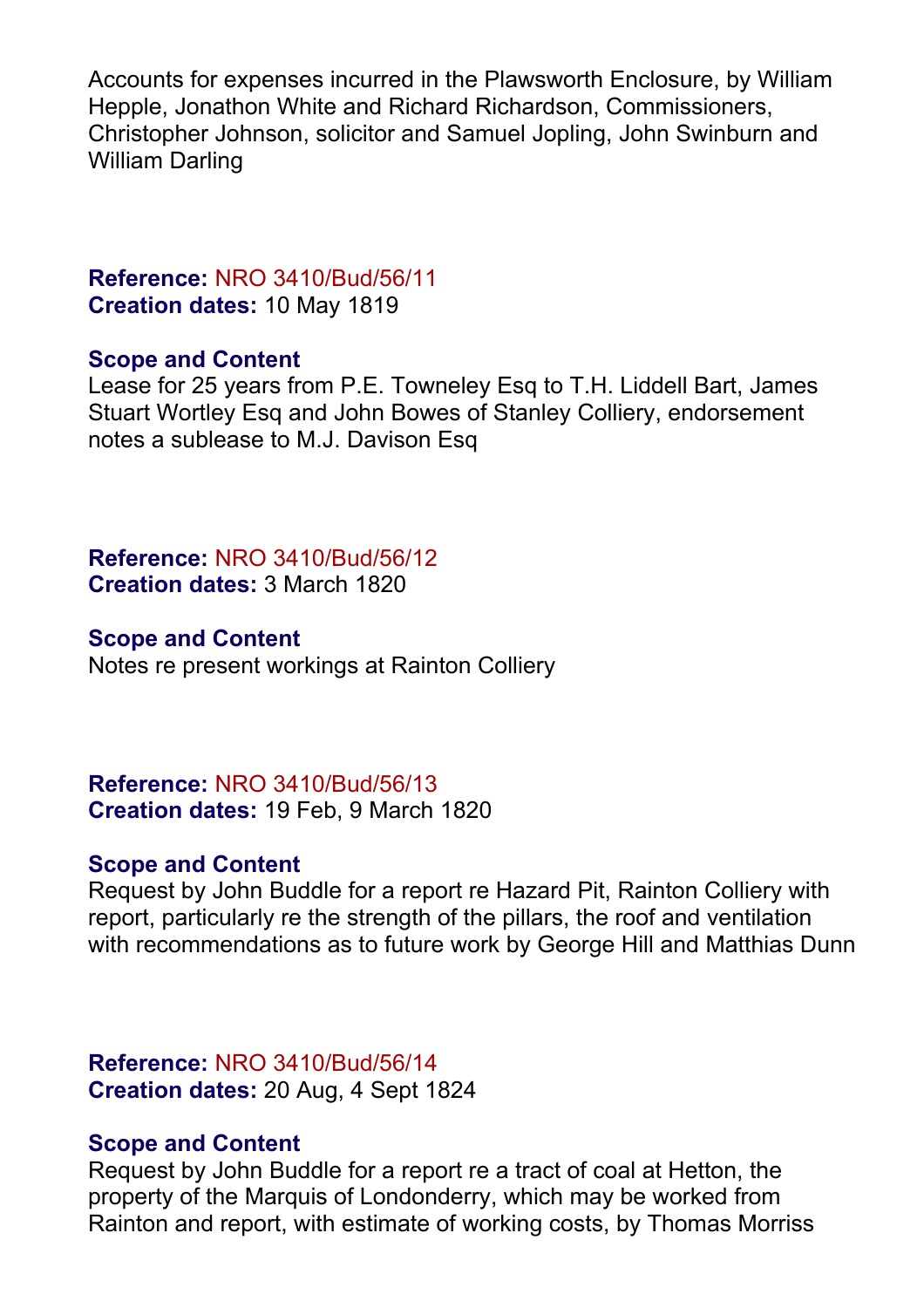and Matthias Dunn

## **Reference:** NRO 3410/Bud/56/15 **Creation dates:** 29 Oct 1825, 8 April 1826

## **Scope and Content**

Queries by John Gregson re the best method of winning a tract of coal at Moorsley or North Hetton and whether a new pit is necessary with recommendations by Thomas Fenwick, Ralph Fenwick and Matthias Dunn

## **Reference:** NRO 3410/Bud/56/16 **Creation dates:** 12 Dec 1831

## **Scope and Content**

Report re the present state and future prospects for North Hetton Colliery with recommendations re the stowing of small coal underground and the installation of an engine and waggonway, by Matthias Dunn

**Reference:** NRO 3410/Bud/56/17 **Creation dates:** 1824

**Scope and Content** Copy of NRO 3410/Bud/56/14

**Reference:** NRO 3410/Bud/56/18 **Creation dates:** 9 Nov 1853

#### **Scope and Content**

Accounts for North Hetton Colliery

**Reference:** NRO 3410/Bud/56/19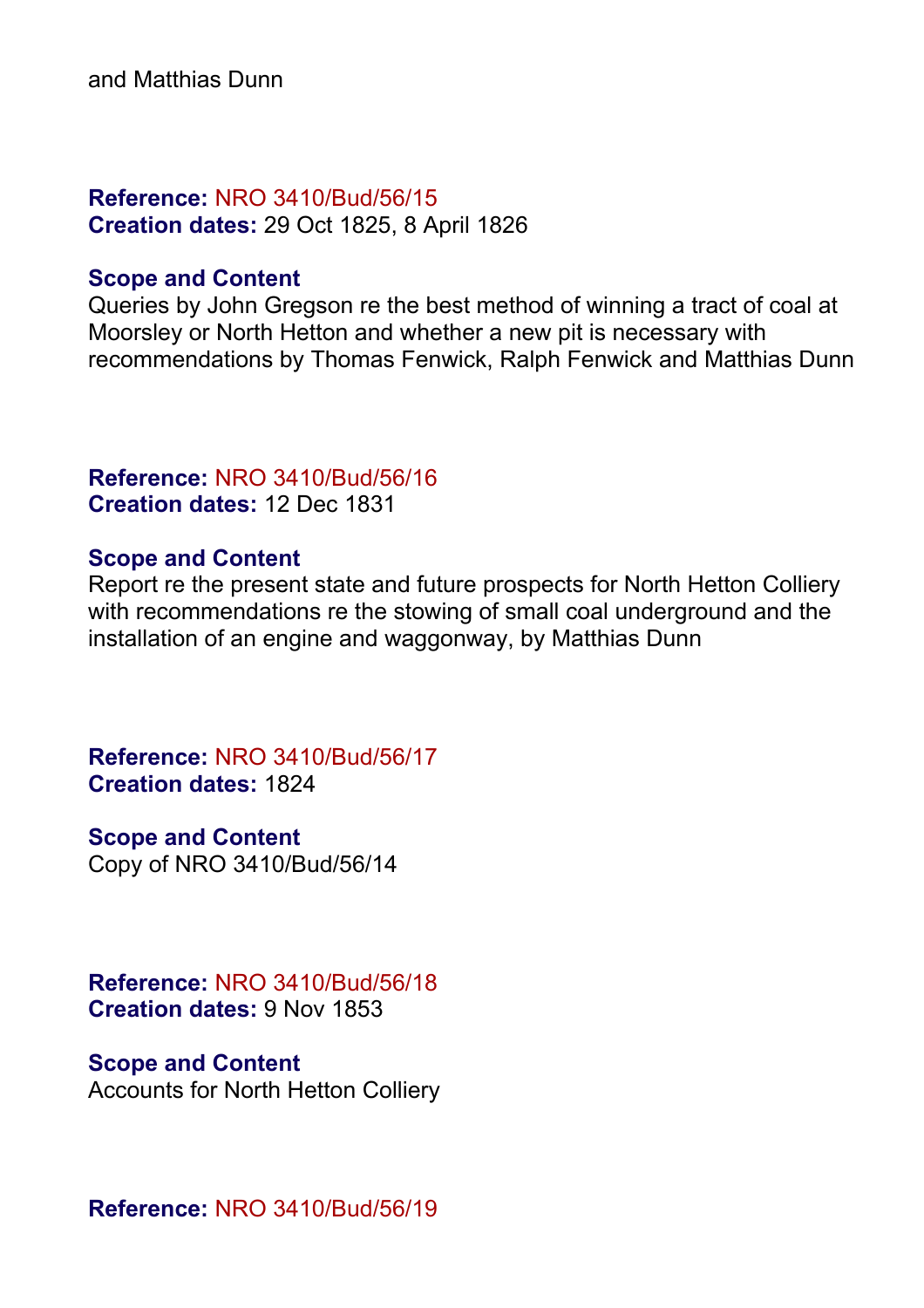**Creation dates:** 1825 - 1832

**Scope and Content**

Account of coal sold from North Hetton Colliery

**Reference:** NRO 3410/Bud/56/20 **Creation dates:** Dec 1833

**Scope and Content** Estimate of the value of North Hetton Estates coal and stock

**Reference:** NRO 3410/Bud/56/21 **Creation dates:** nd

**Scope and Content** Notes re the railway at North Hetton

**Reference:** NRO 3410/Bud/56/22 **Creation dates:** Dec 1833

**Scope and Content** Accounts for North Hetton Colliery

**Reference:** NRO 3410/Bud/56/23 **Creation dates:** 31 Dec 1833

**Scope and Content** Valuation of stock belonging to the North Hetton Coal Co

**Reference:** NRO 3410/Bud/56/24 **Creation dates:** 24 April 1834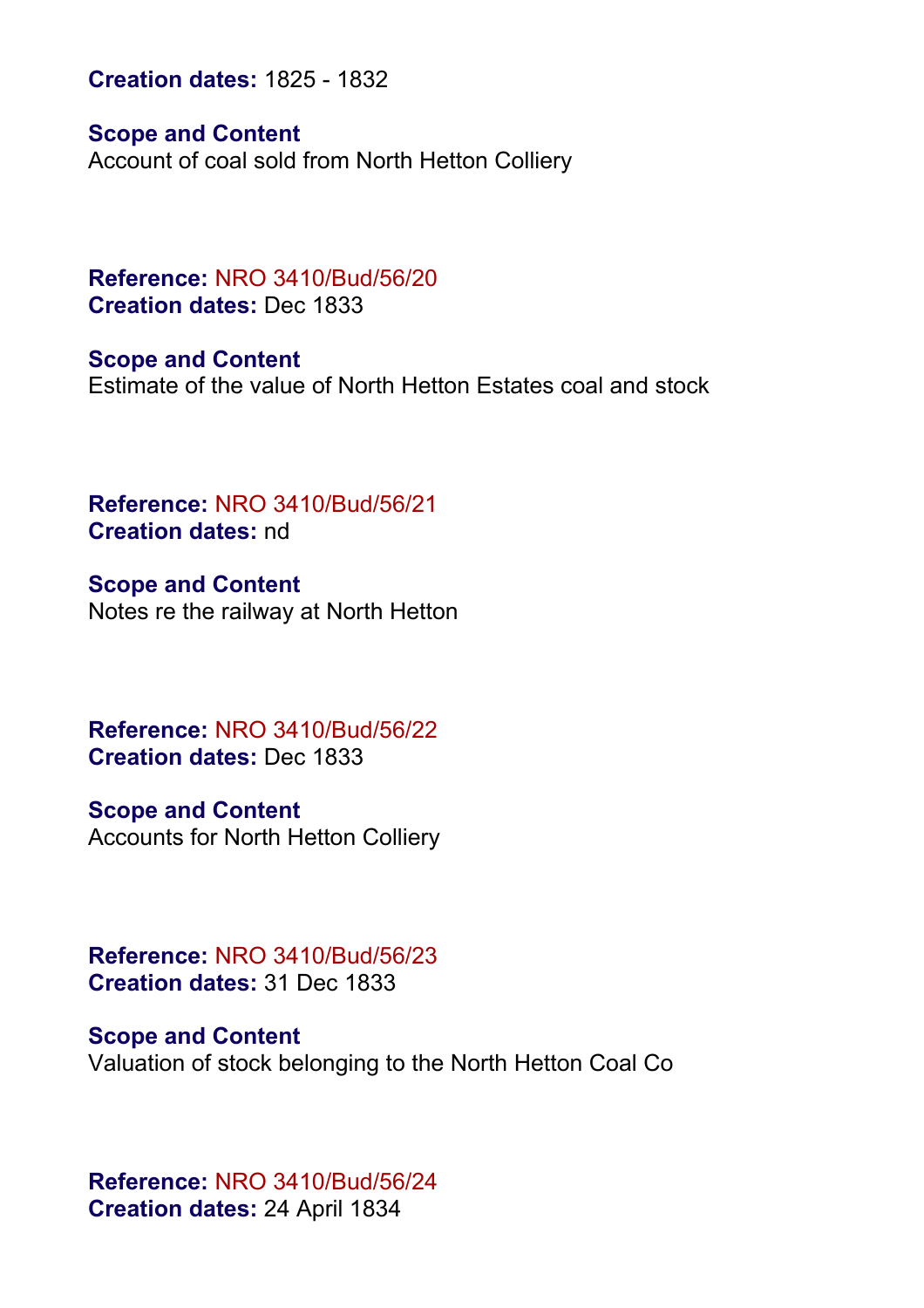#### **Scope and Content**

Letter from John Gregson to Thomas Y. Hall re the valuation of Hetton

**Reference:** NRO 3410/Bud/56/26 **Creation dates:** 16 March 1831

**Scope and Content** Letter from Thomas Morriss re the purchase of land at Hetton

**Reference:** NRO 3410/Bud/56/27 **Creation dates:** nd

**Scope and Content** Accounts for North Hetton Colliery

**Reference:** NRO 3410/Bud/56/28 **Creation dates:** nd

**Scope and Content** Copy letter to Mr Gray, South Hetton, re wayleave, 3 Nov (no year).

**Reference:** NRO 3410/Bud/56/29 **Creation dates:** 16 April 1834

#### **Scope and Content**

Letter from Thomas Y. Hall and Thomas Morriss to the owners of Hetton Colliery re the valuation of North Hetton

**Reference:** NRO 3410/Bud/56/30 **Creation dates:** 2 May 1834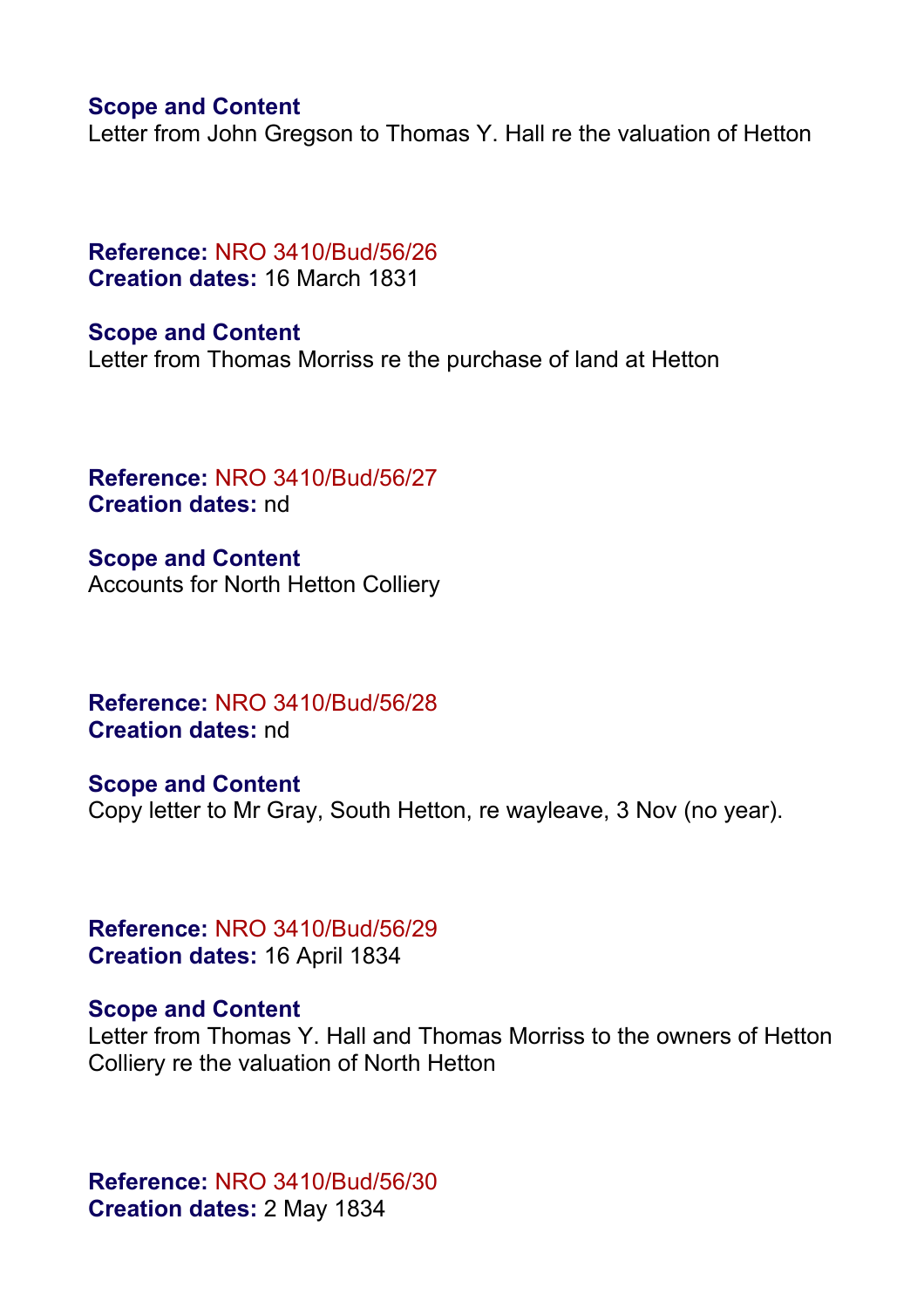#### **Scope and Content**

Letter from William Grey to Thomas Y. Hall re viewing South Hetton Colliery and the valuation of North Hetton

**Reference:** NRO 3410/Bud/56/31 **Creation dates:** 1 Nov 1834

**Scope and Content** Letter from Thomas Wood to Mr Hall re the Hetton Railway

**Reference:** NRO 3410/Bud/56/32 **Creation dates:** Dec 1833

**Scope and Content** Valuation of the North Hetton Colliery Estate, colliery and stock

**Reference:** NRO 3410/Bud/56/33 **Creation dates:** 16 April 1834

## **Scope and Content**

Letter from Thomas Y. Hall and Thomas Morriss to the owners of North Hetton Colliery re the valuation of the colliery

**Reference:** NRO 3410/Bud/56/34 **Creation dates:** 30 Oct 1834

#### **Scope and Content**

Letter from Thomas Y. Hall to Benjamin Thompson Esq re the decision of the Hetton Coal Co to sell their railway, machinery and staiths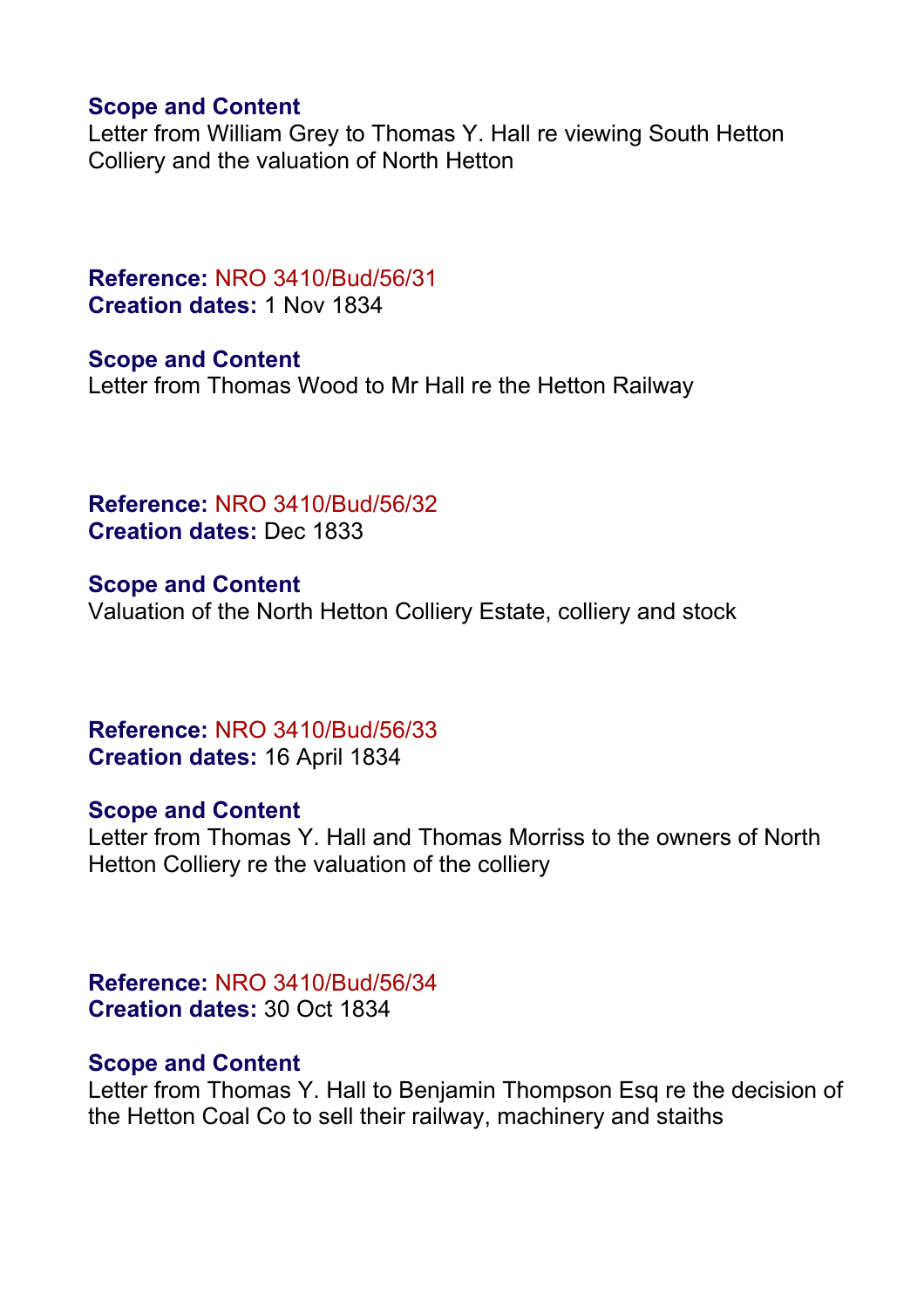**Reference:** NRO 3410/Bud/56/35 **Creation dates:** 27 April 1835

## **Scope and Content**

Report re Moorsley and Hazard Pits, Hetton Colliery with details of coal produced and working costs and valuation

**Reference:** NRO 3410/Bud/56/36 **Creation dates:** 27 April 1835

## **Scope and Content**

Additional valuation of North Hetton Colliery, by John Wood and John Robson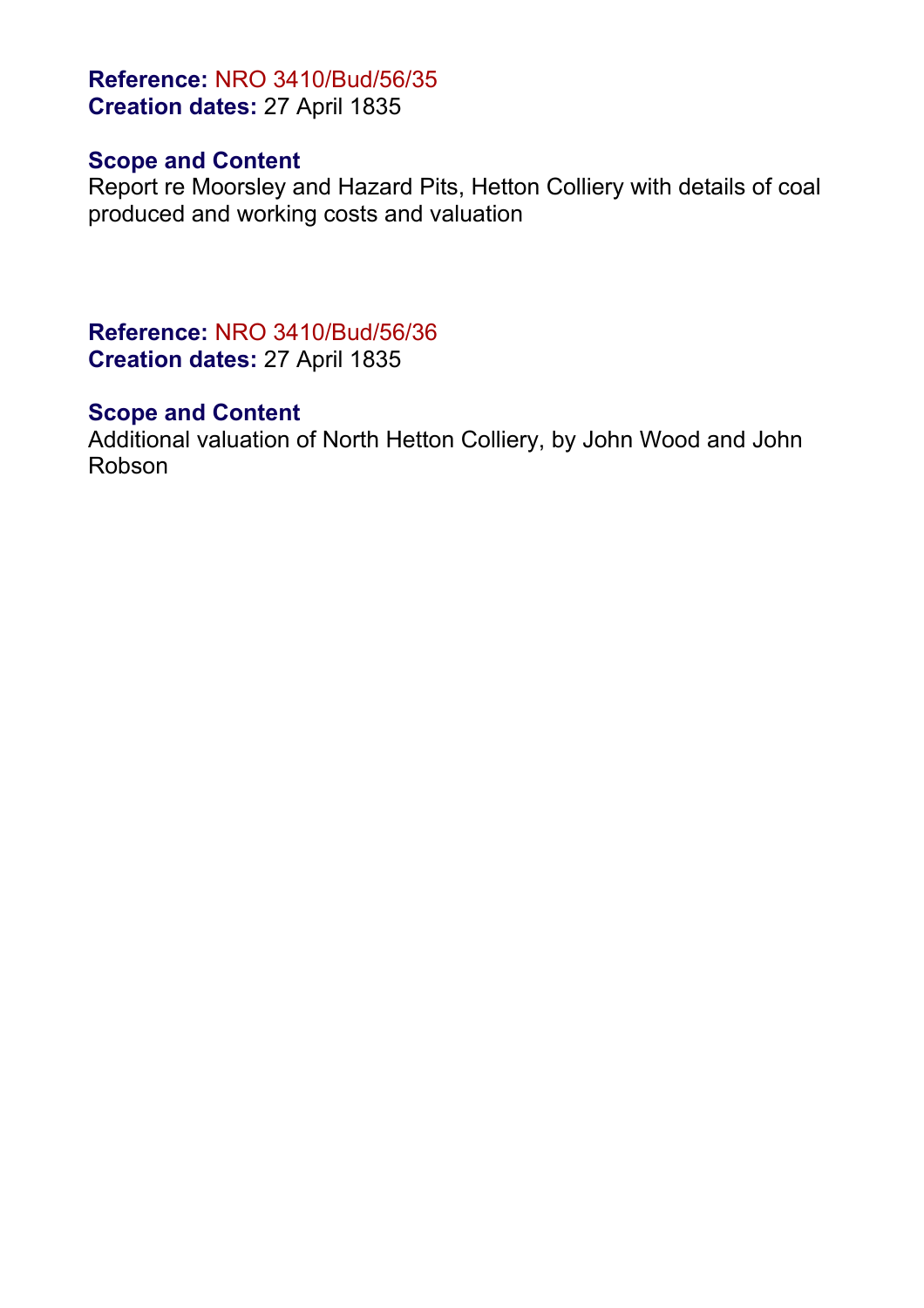**Reference:** NRO 3410/Bud/57

T.Y. Hall Papers, Vol 2.

**Creation dates:** 1837 - 1866

**Extent and Form:** 24 docs

#### **Scope and Content**

Volume containing bound reports and correspondence including reports re Scottish Collieries and technical papers by T.Y. Hall, 1837 - 1866.

**Reference:** NRO 3410/Bud/57/3 **Creation dates:** 13 Jan 1837 (17 A3 Pages)

#### **Scope and Content**

Report re Methill Coalfield, Fifeshire, Scotland, belonging to Capt. Erskine Wemyss R.N. including description of the seams, amount of available coal, recommendations for future work and estimated profits, by David Landale

**Reference:** NRO 3410/Bud/57/13 **Creation dates:** 29 April 1839 (11 A3 Pages)

#### **Scope and Content**

Report re Sheardale Colliery, Clackmananshire, Scotland, for E. Ramsay Esq, including working costs, amount of available coal, drainage and the situation re adjoining collieries, by A.F. Hopper

#### **Reference:** NRO 3410/Bud/57/20

**Creation dates:** 3 Jan 1844 (11 A3 Pages)

#### **Scope and Content**

Report re Fordel Colliery, Fifeshire, Scotland belonging to Lady and Admiral Sir Philip Durham, including amount of available coal and estimated working costs and profits, by John William Mason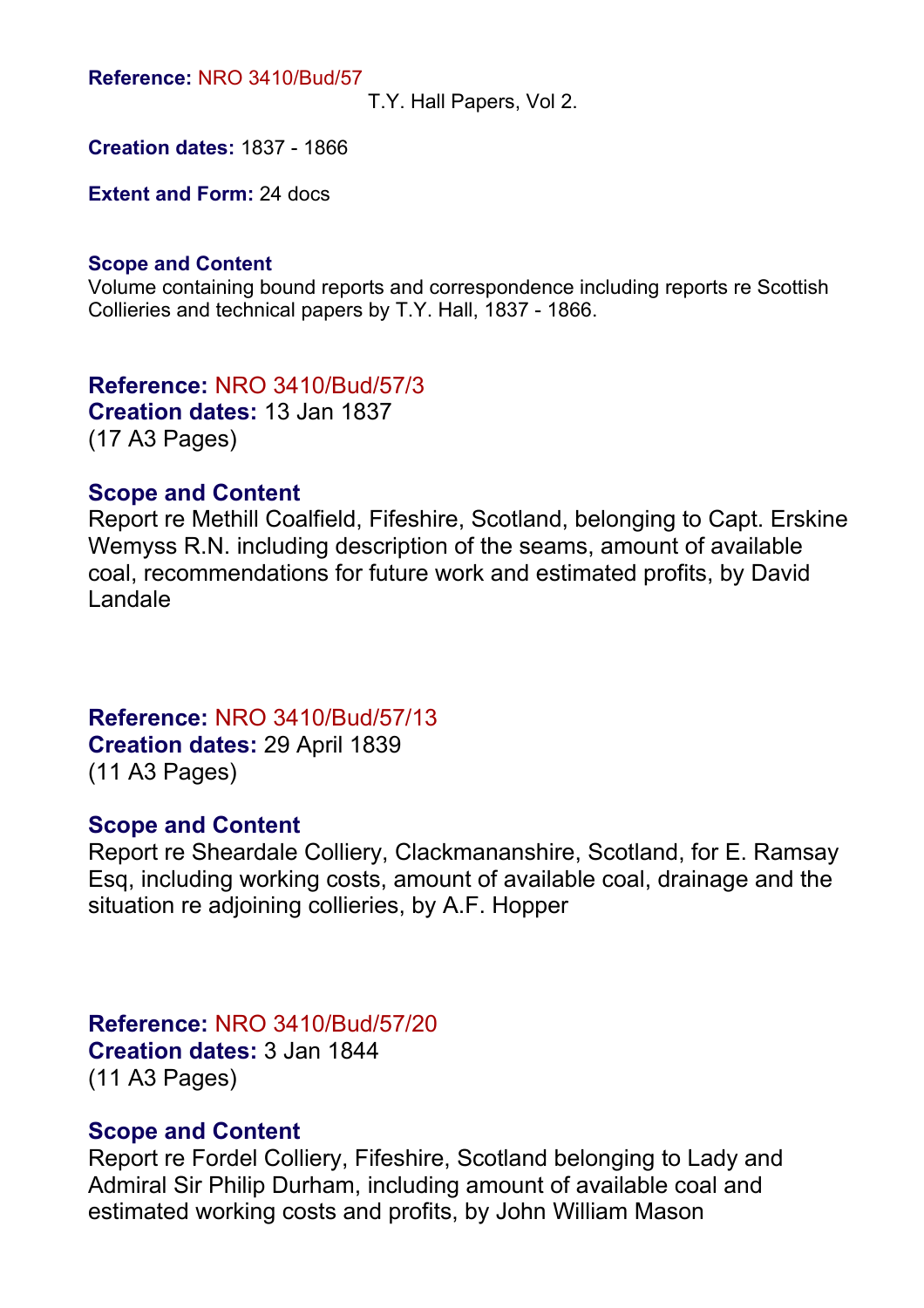#### **Reference:** NRO 3410/Bud/57/27

**Creation dates:** 1 Oct 1846 (7 A3 Pages)

## **Scope and Content**

Report re Sacriston Colliery, including details of the lease, description of the seams, amount of available coal, estimated working costs and valuation, by Edward Potter, South Hetton Colliery

## **Reference:** NRO 3410/Bud/57/35

**Creation dates:** 22 May 1846 (36 A3 Pages)

## **Scope and Content**

Report re Seaton Delaval Colliery, including descriptions and sections of seams, drainage, working pillars, rolleyways, winding engines and horse keeping with extracts from pay bills, including names of employees, and estimate of working charges, by Thomas E. Forster

**Reference:** NRO 3410/Bud/57/54 **Creation dates:** 25 June 1844

# (18 A3 Pages)

## **Scope and Content**

Report re Townhill Colliery, Dunfermline, Scotland for E Ramsay Esq including current workings, amount of available coal and estimated working costs

# **Reference:** NRO 3410/Bud/57/64 **Creation dates:** 1866

**Extent and Form:** 32 A3 Pages

**Scope and Content**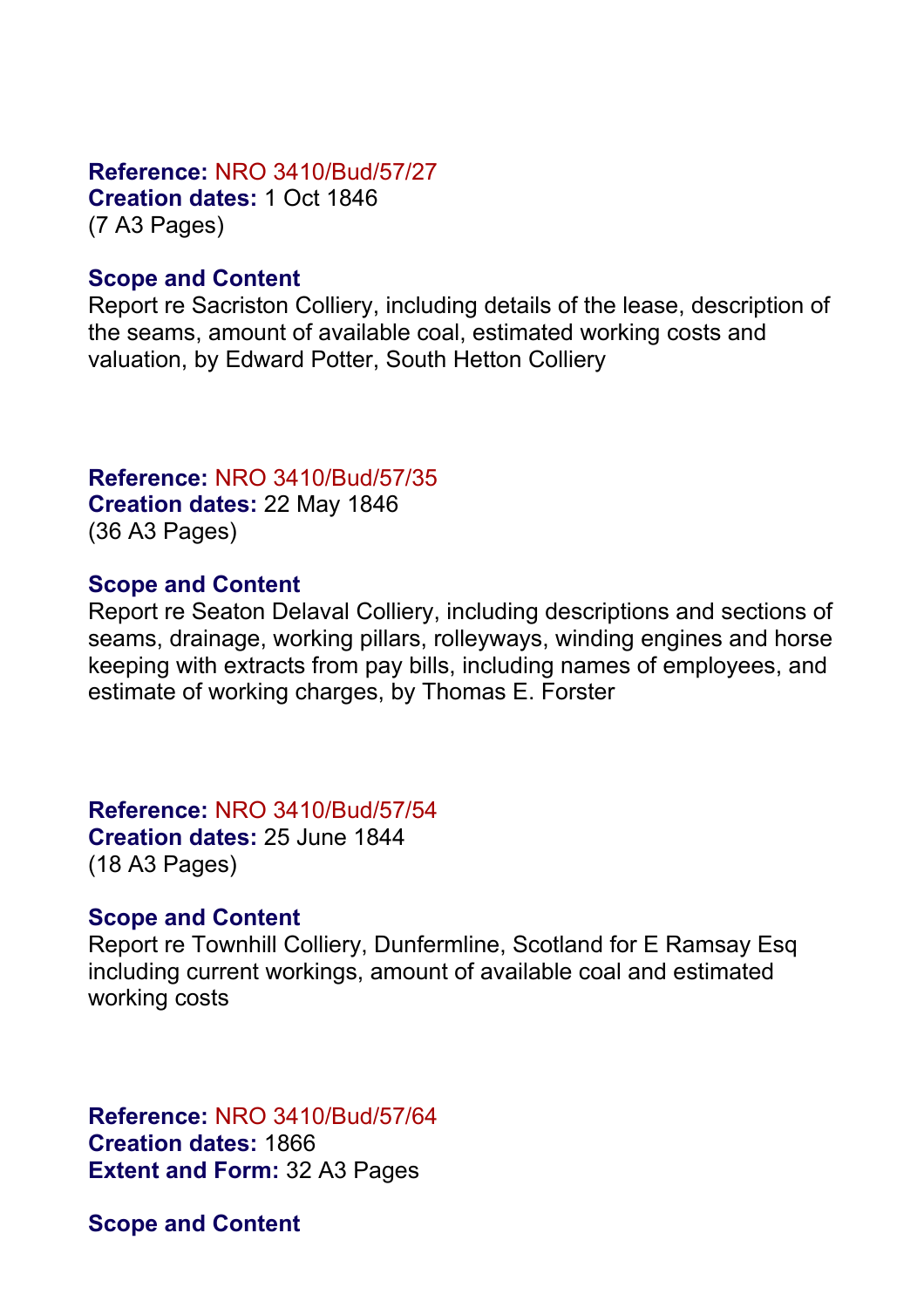Papers re Coalbrook and Broadoak Collieries, South Wales including reports re the quantity and quality of coal, valuations, proposed terms for a lease from the Directors of Coalbrook and Broadoak to J.Y. Hall and Co, correspondence re the sale of the collieries between T.Y. Hall, W. Fairley and J. O'Donaghue, results of trials of Welsh Steam Coal, description of Cardiff Harbour facilities and plan of the navagation steam coal district near Aberdare with description of the seams

**Reference:** NRO 3410/Bud/57/98 **Creation dates:** 1854 **Extent and Form:** 59 A3 Pages

#### **Scope and Content**

Report of evidence before the House of Commons re the North Yorkshire and Cleveland Railway Bill

## **Reference:** NRO 3410/Bud/57/159

**Creation dates:** 1853 (9 A3 Pages)

#### **Scope and Content**

Draft essay re penetrating dangerous gases submitted to the Belguian Government, [by T.Y. Hall]

**Reference:** NRO 3410/Bud/57/167 **Creation dates:** 1853 (12 A3 Pages)

**Scope and Content** French translation of the above essay, (pages out of order).

**Reference:** NRO 3410/Bud/57/178 **Creation dates:** nd (4 A3 Pages)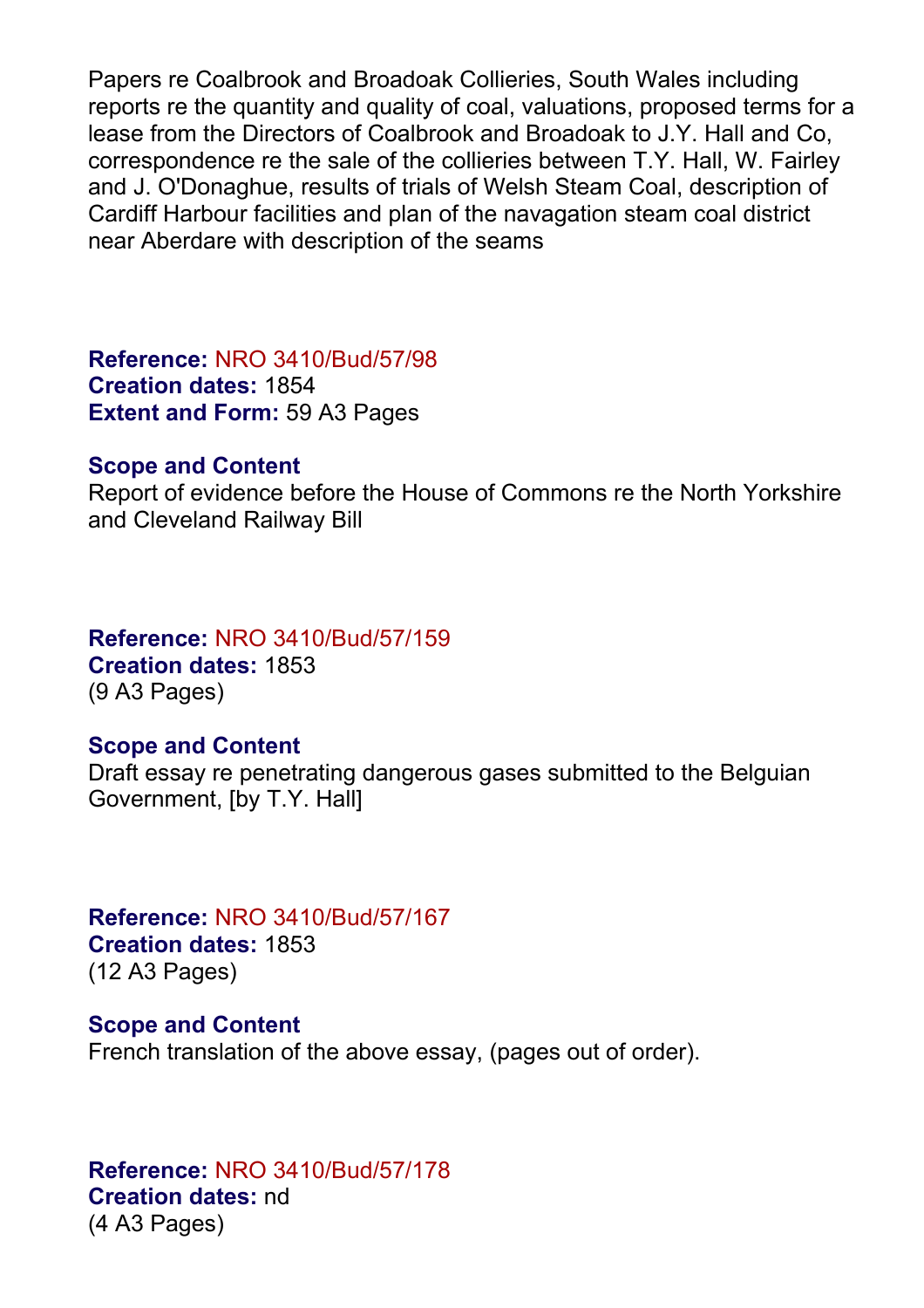## **Scope and Content**

Description of a patent self-acting transparent steam gauge and waterindicator for steam boilers

## **Reference:** NRO 3410/Bud/57/182 **Creation dates:** nd

(4 A3 Pages)

#### **Scope and Content**

Provisional specification for an invention to improve steam and water gauges, by T.Y. Hall

## **Reference:** NRO 3410/Bud/57/186 **Creation dates:** nd

(1 A3 Page)

## **Scope and Content**

Description of an improved safety lamp patented by T.Y. Hall

## **Reference:** NRO 3410/Bud/57/188 **Creation dates:** 1840 (2 A3 Pages)

**Scope and Content** Account of strata bored in the Nettleworth Estate

#### **Reference:** NRO 3410/Bud/57/189 **Creation dates:** nd (2 A3 Pages)

## **Scope and Content**

Extracts from the Thornley Enclosure Award re private and carriage roads and quarries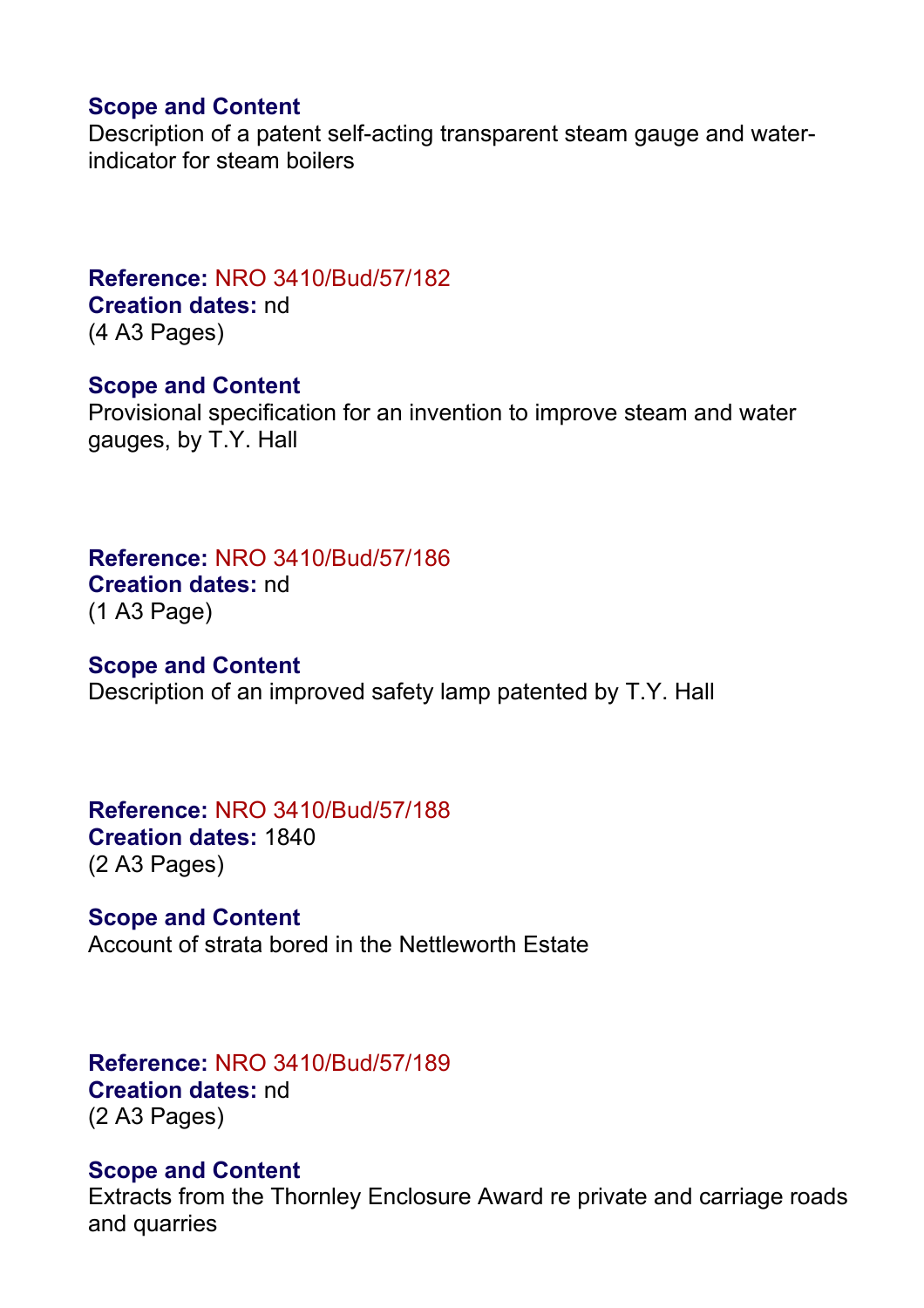## **Reference:** NRO 3410/Bud/57/190

**Creation dates:** 1836 - 1843 (15 A4 Pages in booklet + 17 extra pages)

## **Scope and Content**

Copies of letters between George Ainsley, agent for P.E. Townley Esq, and T.Y. Hall re leasing and repair of Stella House

#### **Reference:** NRO 3410/Bud/57/191 **Creation dates:** 1832

(2 A3 Pages)

**Scope and Content** Abstract of working costs for Wallsend and Lyons Main Collieries

**Reference:** NRO 3410/Bud/57/192 **Creation dates:** nd (1 A3 Page)

**Scope and Content** Plan of Winlaton Lordship, showing coal districts

**Reference:** NRO 3410/Bud/57/193 **Creation dates:** 5 Feb 1771 (2 A3 Pages)

## **Scope and Content**

Request by William Greenwell, Viewly Hill, to the Commissioners for the enclosure of Thornley Common re the siting of his allotment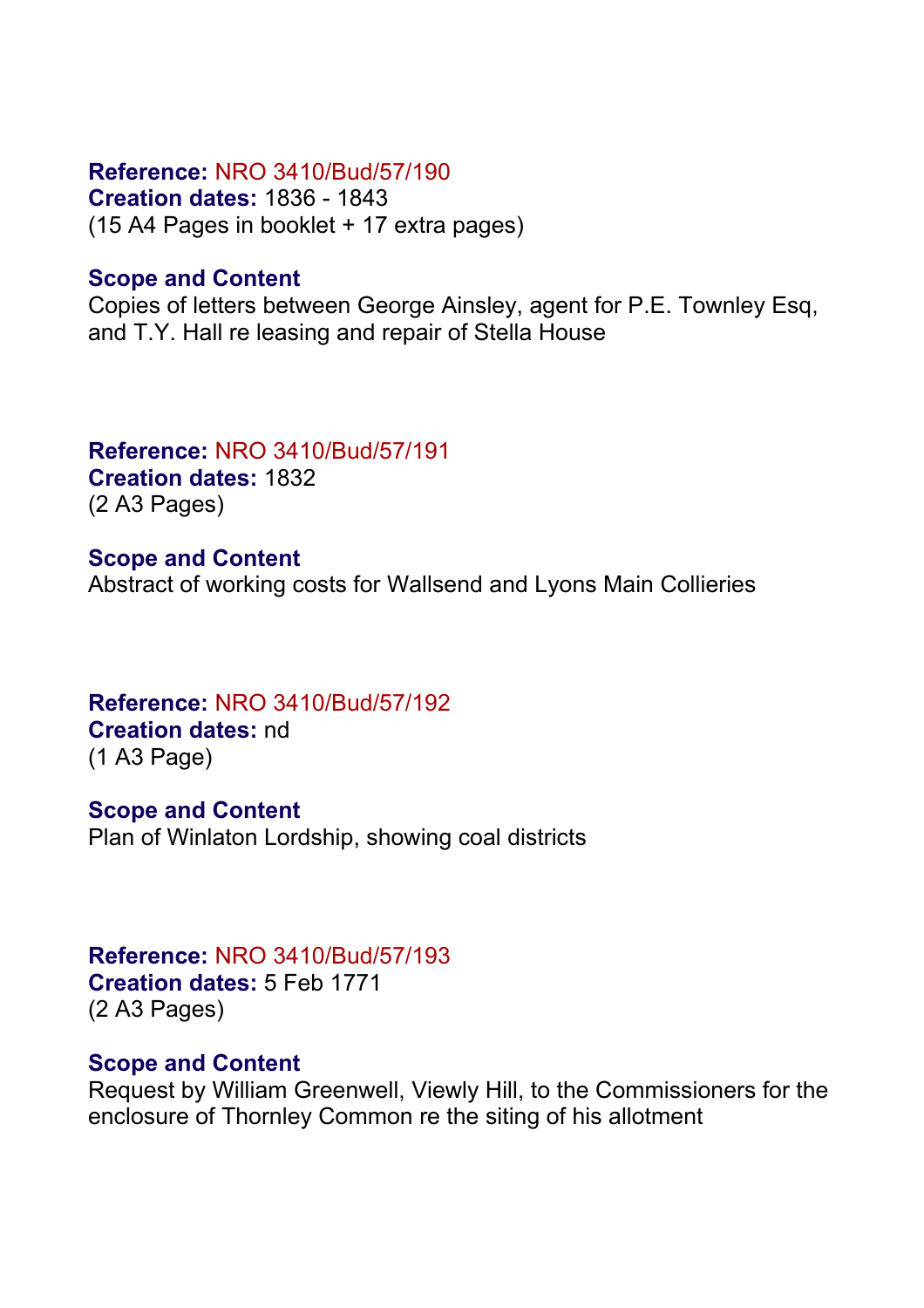**Reference:** NRO 3410/Bud/57/194 **Creation dates:** 1 April 1833

(3 A4 Pages)

#### **Scope and Content**

Letter from Jonathan Robson to James Hall re the Crawcrook engine

**Reference:** NRO 3410/Bud/57/196 **Creation dates:** nd (4 A3 Pages)

#### **Scope and Content**

Report to the Directors of the proposed railway from Durham to Sunderland re possible routes and costs

**Reference:** NRO 3410/Bud/57/198 **Creation dates:** nd (3 A4 Pages)

#### **Scope and Content**

Report re ironstone deposits in estates at Brinkburn [Brenckburne], compared to those at Bellingham and Redesdale

**Reference:** NRO 3410/Bud/57/201 **Creation dates:** 13 May 1854 **Physical characteristics:** Printed (1 A3 Page)

#### **Scope and Content**

Report from the York Herald, re the evidence before the House of Commons re the North Yorkshire and Cleveland Railway Bill

**Reference:** NRO 3410/Bud/57/202 **Creation dates:** 23 Feb 1852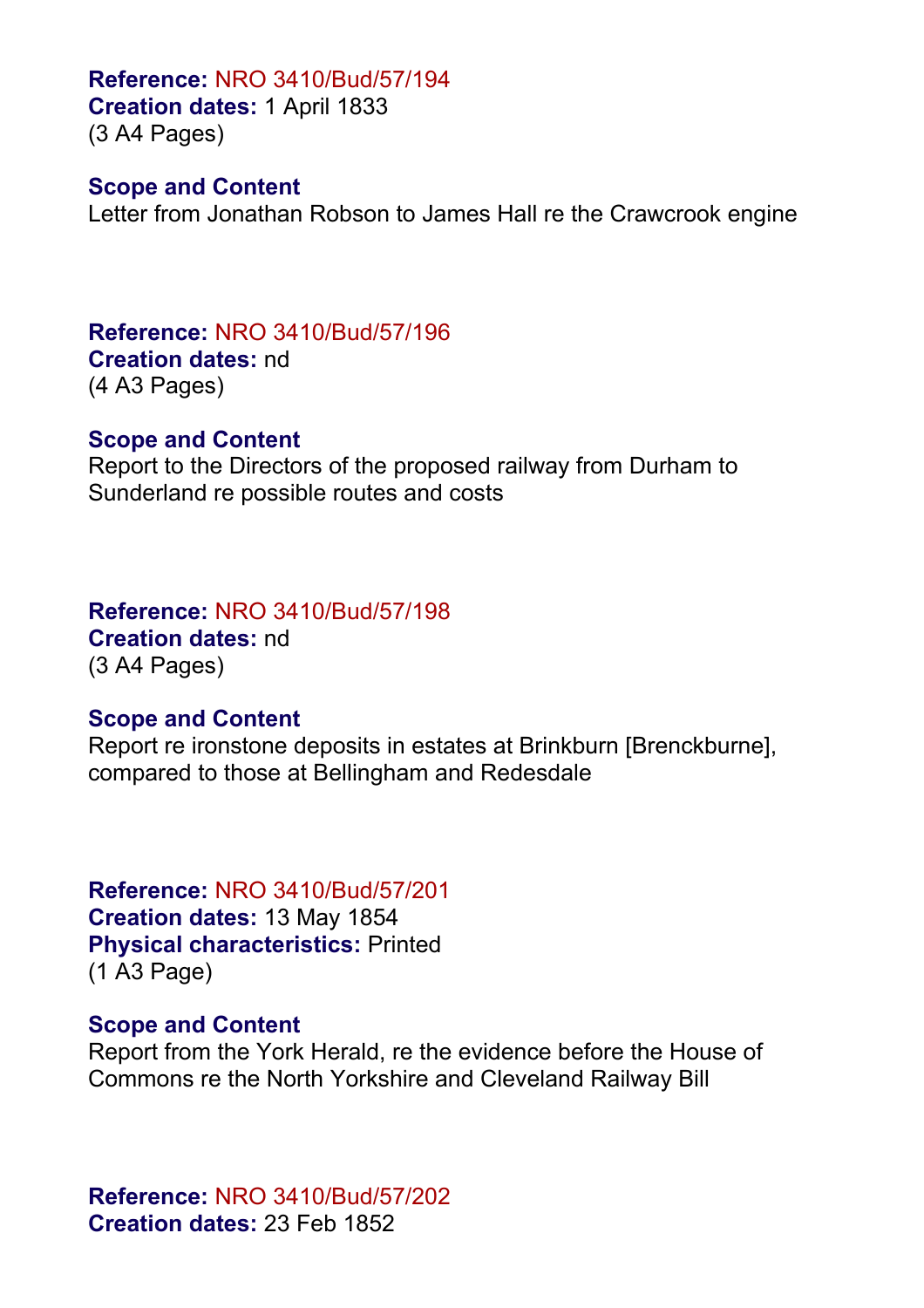(4 A3 Pages)

## **Scope and Content**

Specifications for improvements to screens for screening coal, by Thomas Young Hall, papent granted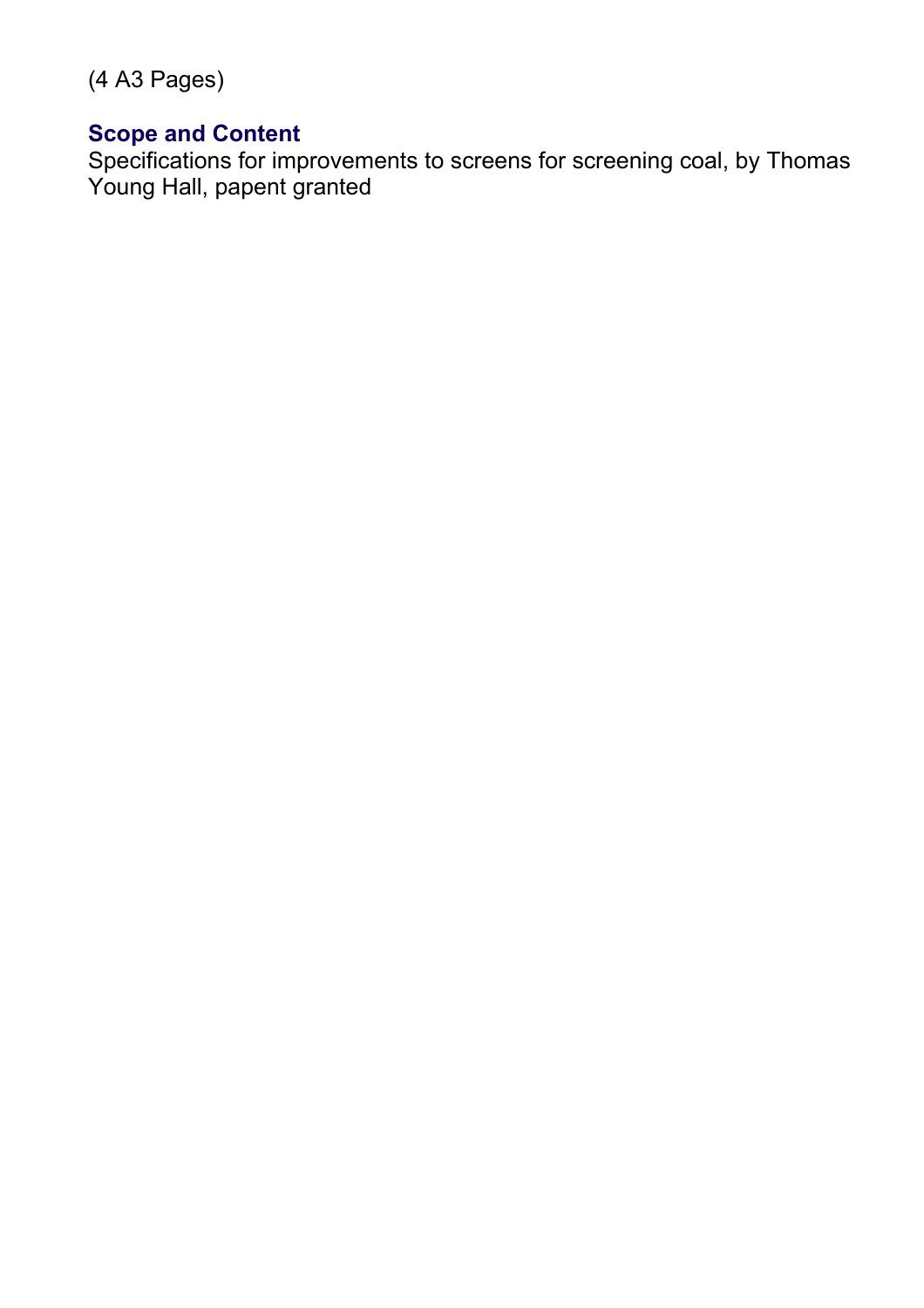#### **Reference:** NRO 3410/Bud/58

T.Y. Hall Papers Vol 3

**Creation dates:** 1829 - 1841

**Extent and Form:** 176 pp

#### **Scope and Content**

Volume containing copy leases, reports and correspondence mainly relating to the estates of P.E. Townley, 1829 - 1841.

**Reference:** NRO 3410/Bud/58/1 **Creation dates:** July 1835

#### **Scope and Content**

Plan of W.B. Wrightson Esq Coalfield in the Township of Mickley in the Parish of Ovingham, showing colliery workings, surveyed by W.N. Hall, scale 12ch: 1", July 1835.

Report re W.B. Wrighton's estates at Mickley with reference to the plan (1 above) including calculations re the quantity of available coal, working charges and the possibility of mining ironstone, by James Hall, 12 July 1835.

**Reference:** NRO 3410/Bud/58/7 **Creation dates:** 23 May 1829

#### **Scope and Content**

Agreement between George Bates, for his father John Moor Bates and Christopher Blackett re wayleave rents

**Reference:** NRO 3410/Bud/58/8 **Creation dates:** 23 March 1829

#### **Scope and Content**

Lease for 31 years from the Duke of Northumberland and Nathaniel Clayton to Christopher Blackett of a wayleave to convey coal produced in his estate at Wylam. Agreement undertaken to avoid the inclusion of indemnity clauses in the Newcastle and Carlisle Railway Bill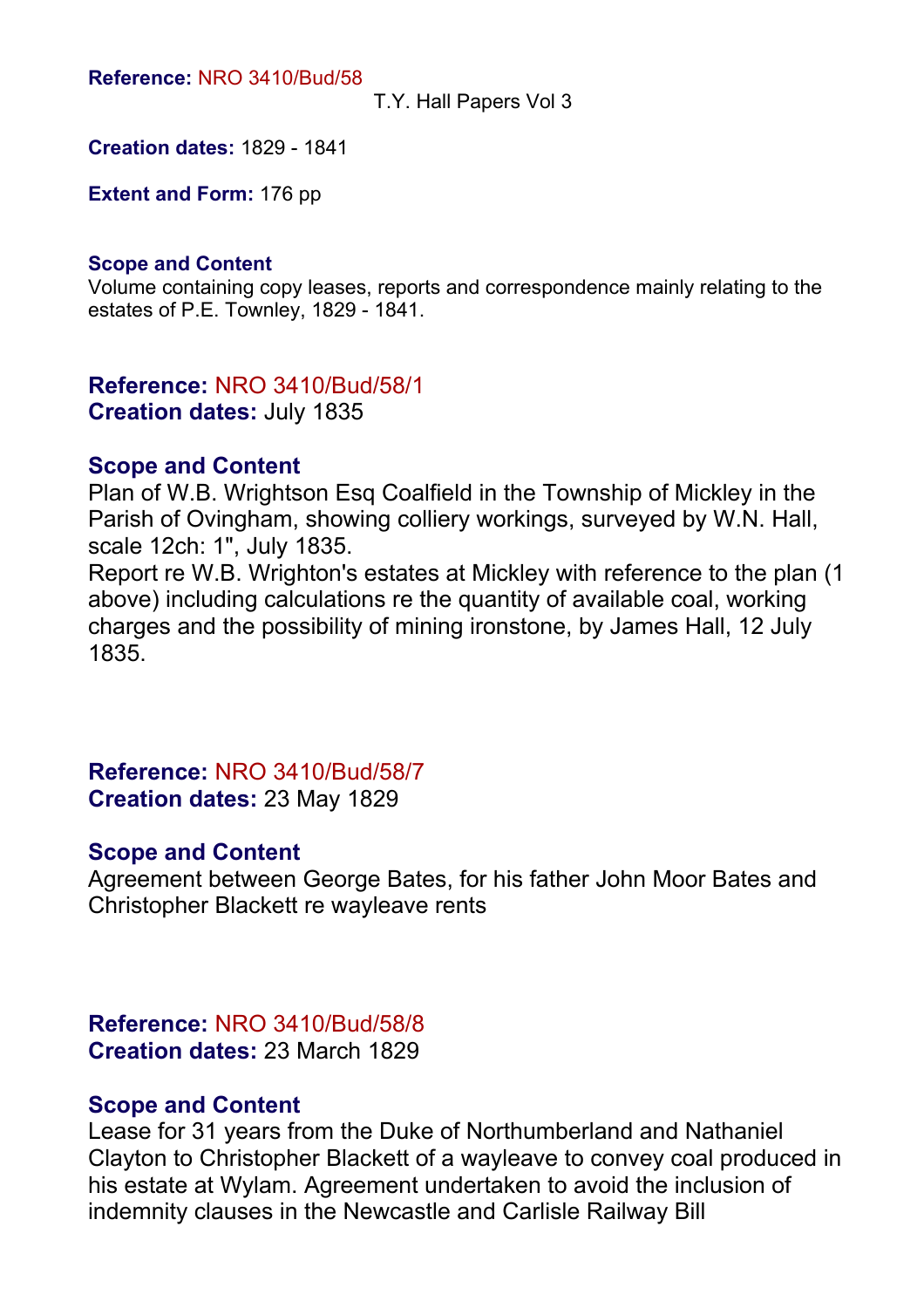## **Reference:** NRO 3410/Bud/58/12 **Creation dates:** 14 Feb 1835

## **Scope and Content**

Proposed terms for a lease for 60 years between Christopher Blackett Esq and Benjamin Thompson of land [at Wylam] on which to build an iron works and liberty to mine coal and ironstone, subject to various conditions

## **Reference:** NRO 3410/Bud/58/17 **Creation dates:** 1 April 1835

**Scope and Content** Abstract of the lease (NRO 3410/Bud/57/12-NRO 3410/Bud/57/16)

## **Reference:** NRO 3410/Bud/58/23 **Creation dates:** 26 Aug 1835

## **Scope and Content**

Agreement between Christopher Blacket of Oakwood House Esq and Benjamin Thompson of Newcastle Esq for the construction of a bridge over the Tyne at Wylam

**Reference:** NRO 3410/Bud/58/25 **Creation dates:** 15 April 1837

## **Scope and Content**

Lease for 31 years from P.E. Towneley of Towneley, Lancs to John Buddle Esq, Addison Langhorn Potter Esq and Mr Thomas Young Hall, owners of West Towneley Colliery, the Township of Stella, parish of Ryton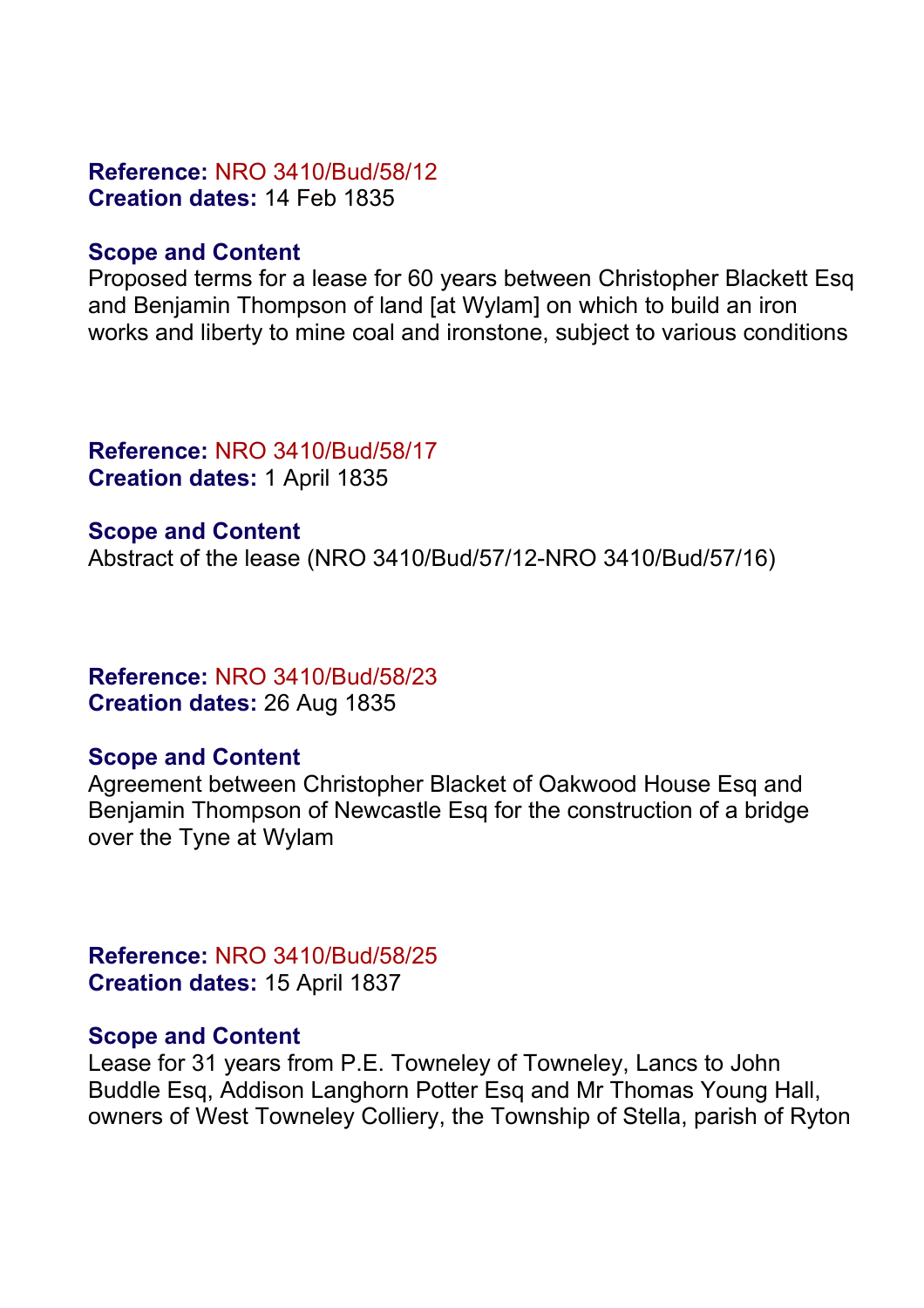**Reference:** NRO 3410/Bud/58/28 **Creation dates:** 26 April 1837

#### **Scope and Content**

Lease for 31 years from George Silvertop of Minsteracres Esq to Messrs Milner of Newcastle, ironmongers, of a forge and part of the Dockendale Estate with liberty to work the clay

**Reference:** NRO 3410/Bud/58/30 **Creation dates:** 4 May 1837

#### **Scope and Content**

Lease for 30 years from P.E. Towneley of Towneley, Lancs, to the owners of Garesfield Colliery for a wayleave from Chopwell Colliery over farms at Spen and Lockhaugh

#### **Reference:** NRO 3410/Bud/58/32 **Creation dates:** 26 April 1837

#### **Scope and Content**

Lease for 30 years from George Silvertop of Minsteracres Esq to the owners of Garesfield Colliery of a wayleave from Chopwell Colliery over the Ash Tree Farm and an outstroke into the Ash Tree Royalty

**Reference:** NRO 3410/Bud/58/34 **Creation dates:** 23 Feb 1835

#### **Scope and Content**

Lease for 12 years from Christopher Blackett of Oakwood Esq to John Weatherly of Wylam, brewer, of Wylam Brewery

**Reference:** NRO 3410/Bud/58/36 **Creation dates:** 2 Feb 1835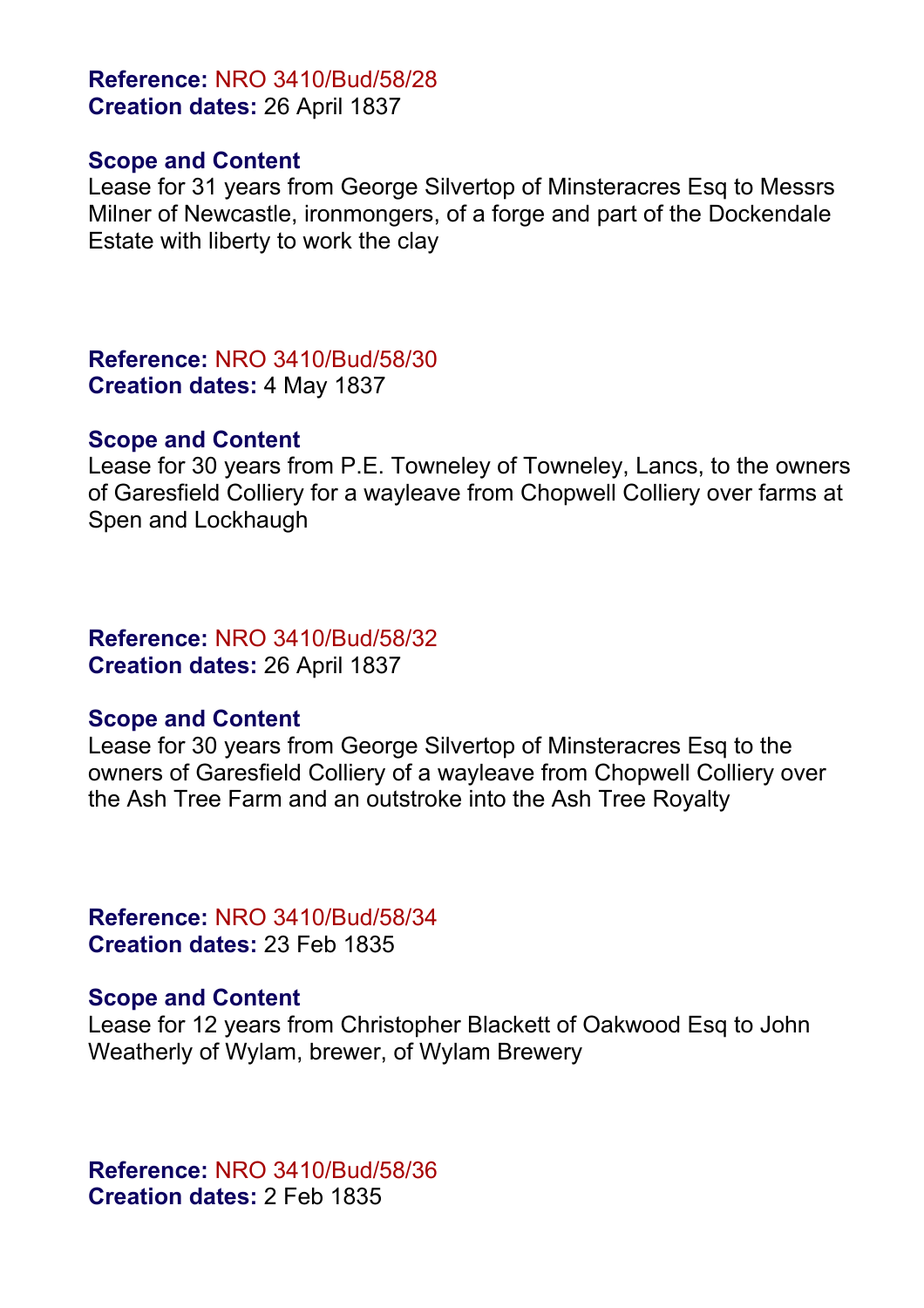## **Scope and Content**

Lease for 9 years from Christopher Blackett of Oakwood Esq to Robert and Thomas Laws of Dissington, gardeners, of Florist Hall Gardens, Wylam

## **Reference:** NRO 3410/Bud/58/38 **Creation dates:** 8 March 1837

## **Scope and Content**

Lease for 12 years from Christopher Blackett of Oakwood Esq and Fenwick to Robert Fatkin of Ponteland of Florist Hall Gardens, Wylam

**Reference:** NRO 3410/Bud/58/40 **Creation dates:** 15 Sept 1836

## **Scope and Content**

Licence to Christopher Blackett from the Duke of Northumberland for a wayleave over his estate at Prudhoe

**Reference:** NRO 3410/Bud/58/41 **Creation dates:** 4 May 1837

## **Scope and Content**

Lease for 30 years from the Lords of Winlaton to the Owners of Garesfield Colliery of an outstroke and a watercourse, for the use of Chopwell Royalty, through the Winlaton Lordship Royalty

**Reference:** NRO 3410/Bud/58/43 **Creation dates:** 16 Feb 1837

## **Scope and Content**

Lease for 21 years from Peregrine Edward Towneley of Towneley, Lancs to George Hepple Ramsay of Derwent Villa, of a wayleave over various farms near Blaydon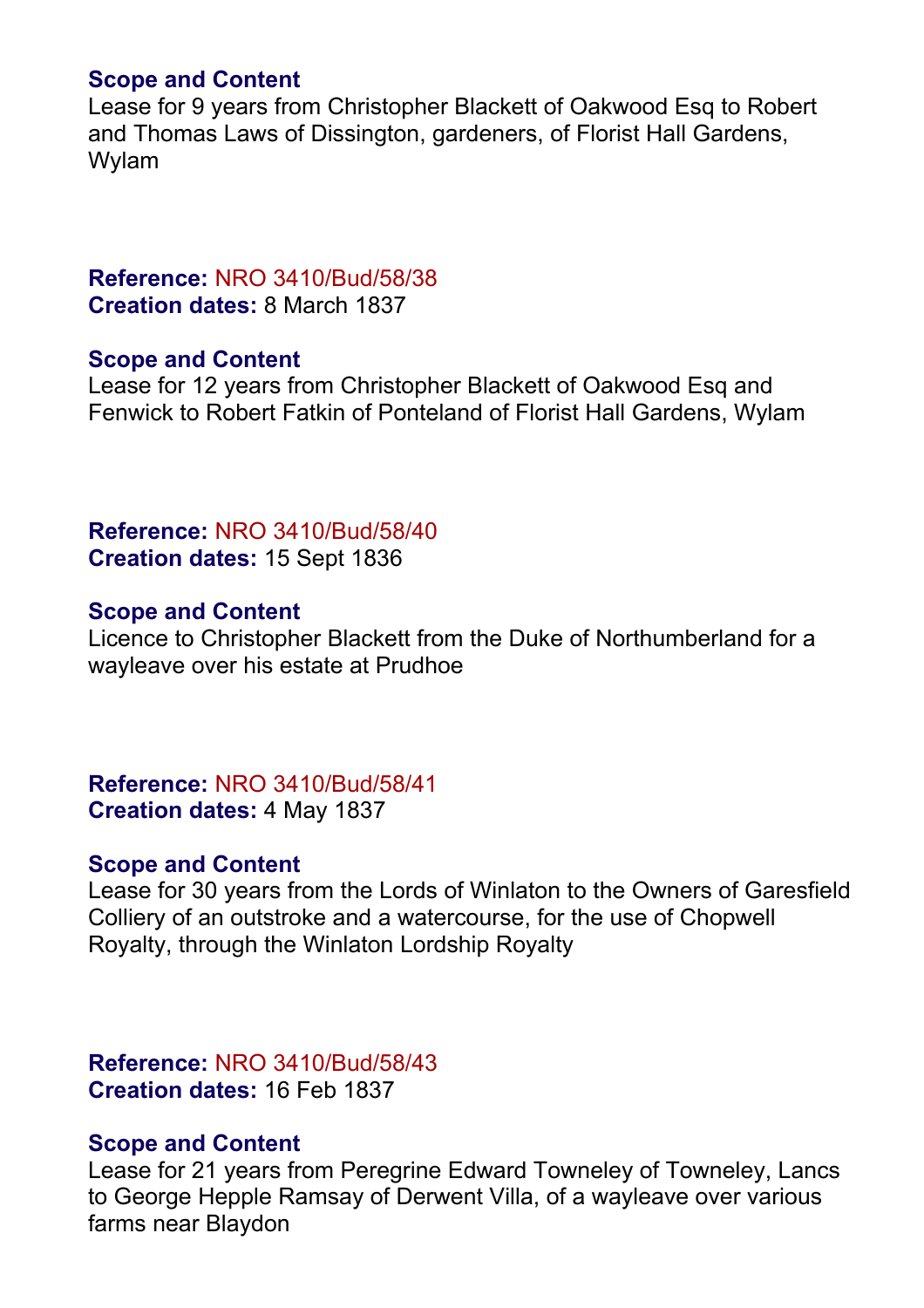## **Reference:** NRO 3410/Bud/58/46 **Creation dates:** nd

## **Scope and Content**

Lease for 21 years from Christopher Blackett of Oakwood Esq to Messrs (lessee unspecified) of London to convey stone along the Wylam Waggonway

## **Reference:** NRO 3410/Bud/58/49 **Creation dates:** 1837

## **Scope and Content**

Lease for 21 years from George Hepple Ramsay Esq of Derwent Villa to the Lords of Winlaton of coal, coal mines and clay under part of the parish of Winlaton, including plan of the leased lands, scale 6ch: 1"

## **Reference:** NRO 3410/Bud/58/52 **Creation dates:** 1837

## **Scope and Content**

Lease for 21 years from Peregrine Edward Towneley of Towneley, Lancs to the owners of West Towneley Colliery of coal and coal mines under Stella, including plan of the leased lands, showing lines of the railways, no scale

**Reference:** NRO 3410/Bud/58/55 **Creation dates:** 1837

## **Scope and Content**

Copy of NRO 3410/Bud/58/28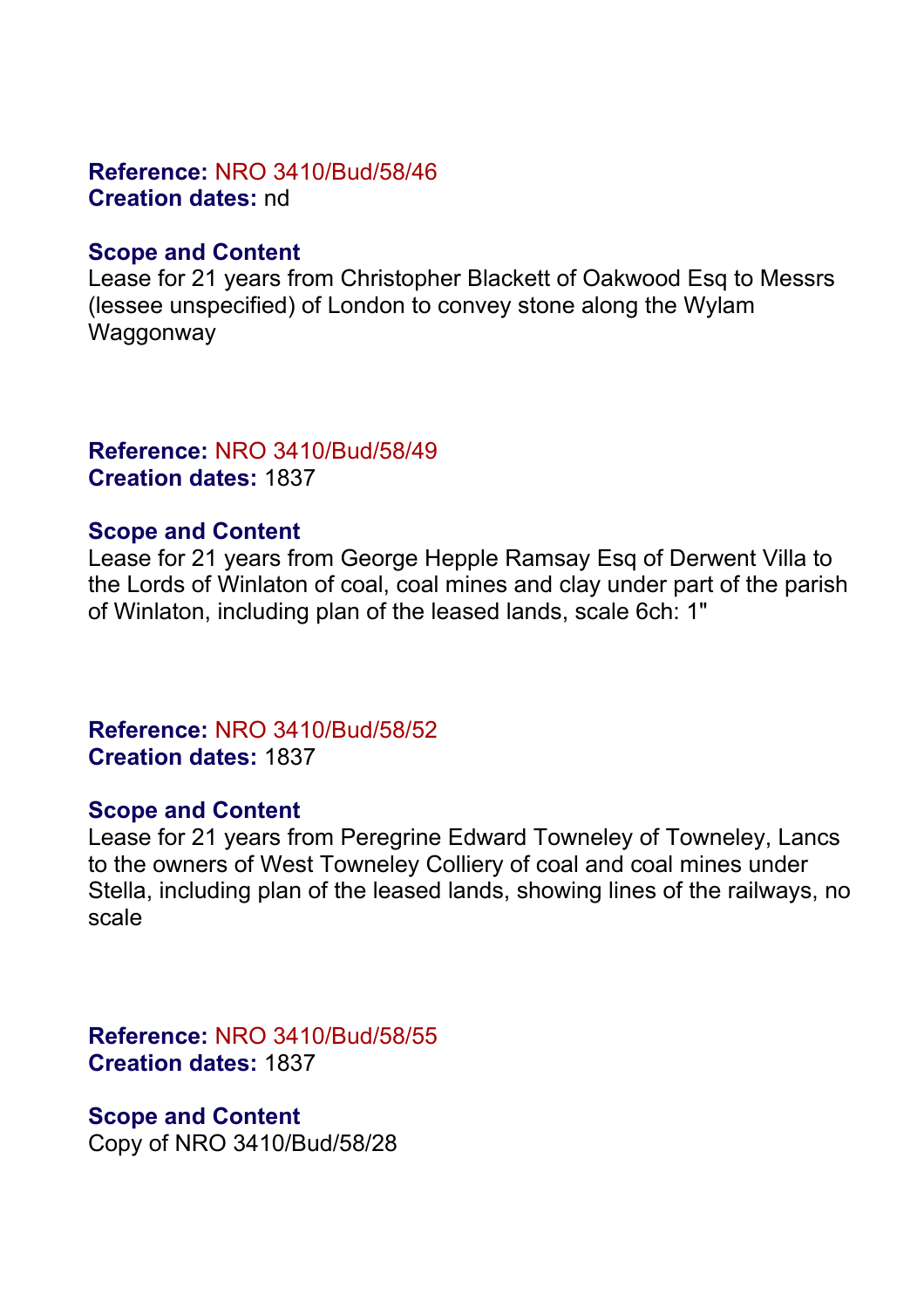**Reference:** NRO 3410/Bud/58/57 **Creation dates:** 1837

**Scope and Content** Copy of NRO 3410/Bud/58/30

**Reference:** NRO 3410/Bud/58/59 **Creation dates:** 25 July 1835

#### **Scope and Content**

Lease for 32 years from Peregrine Edward Towneley of Towneley, Lancs, to Messrs Addison L. Potter and T.Y. Hall of a wayleave and staith room in the parishes of Ryton and Winlaton, Copy of the agreement went to Joseph Willis, 4 Dec 1837.

**Reference:** NRO 3410/Bud/58/61 **Creation dates:** 1836

#### **Scope and Content**

Copy of NRO 3410/Bud/58/40

**Reference:** NRO 3410/Bud/58/62 **Creation dates:** 25 Sept 1835

#### **Scope and Content**

Detailed description and report on the advantages of Hartlepool harbour by Thomas Y. Hall

**Reference:** NRO 3410/Bud/58/66 **Creation dates:** 1833

#### **Scope and Content**

Table showing the value of produce imported into Liverpool from Ireland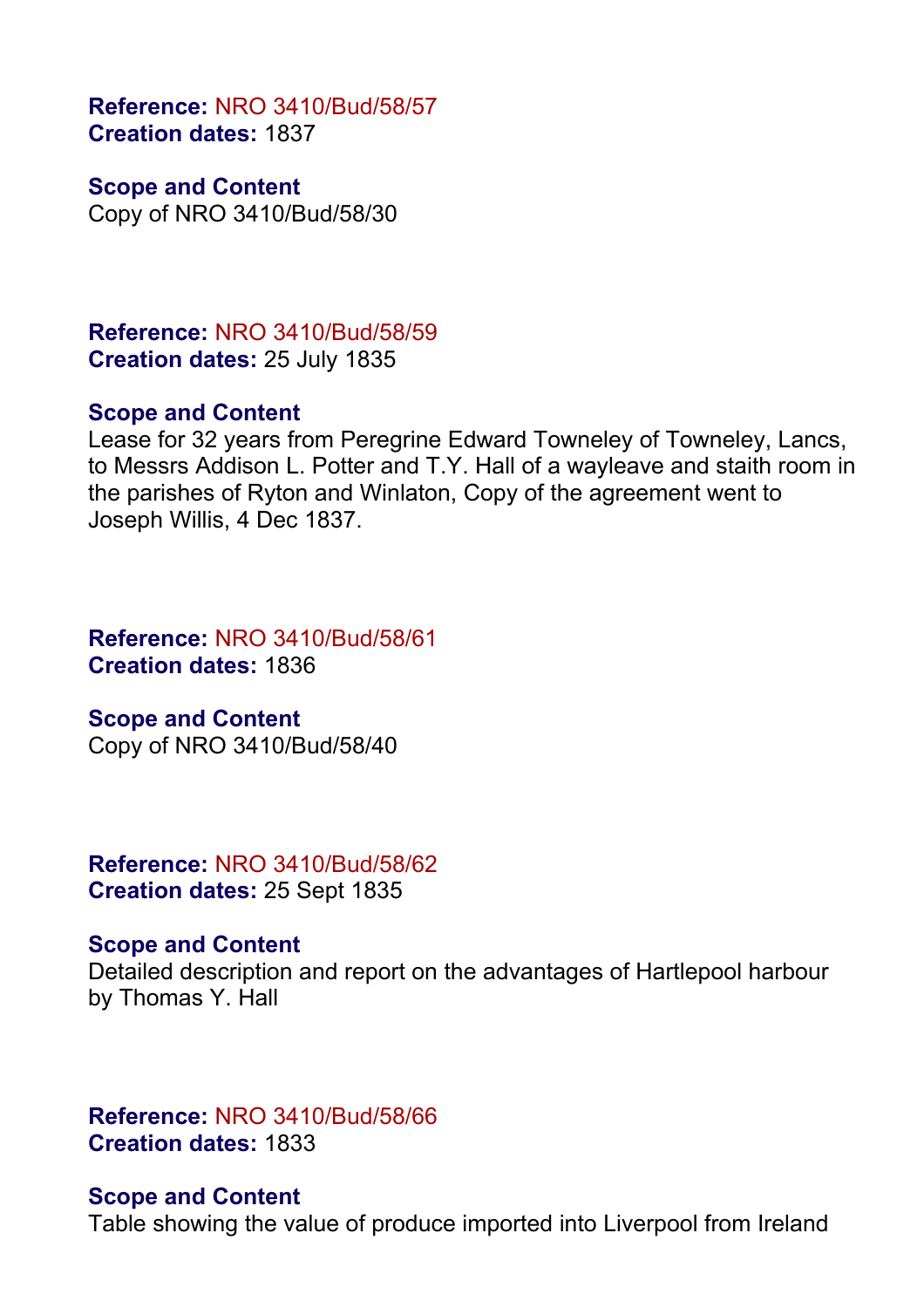#### **Reference:** NRO 3410/Bud/58/67 **Creation dates:** 1833 - 1834

## **Scope and Content**

Details of the number of vessels and weight of cargo brought into [Liverpool] from Ireland, Scotland, Isle of Man and coastal traffic

**Reference:** NRO 3410/Bud/58/68 **Creation dates:** 2 March 1837

#### **Scope and Content**

Lease for 21 years from William Laws of Prudhoe Castle, gent, and James Hall, agent for Christopher Blackett, of Bogg Field in order to sink a pit and lay a waggonway to the Newcastle and Carlisle Railway

**Reference:** NRO 3410/Bud/58/71 **Creation dates:** 1 Jan 1836, 10 Aug 1834

## **Scope and Content**

Proposal by Christopher Blackett to the Lessors of the Grand Lease Royalty and John Buddle to take the Grand Lease West Colliery for 31 years from

**Reference:** NRO 3410/Bud/58/72 **Creation dates:** 1 Jan 1834

#### **Scope and Content**

Lease for 42 years from P.E. Towneley of Towneley, Lancs to John Buddle of Wallsend of a wayleave over estates in Ryton and Winlaton, liberty to sink a pit and erect colliery buildings and staith room at Stella or **Derwenthaugh**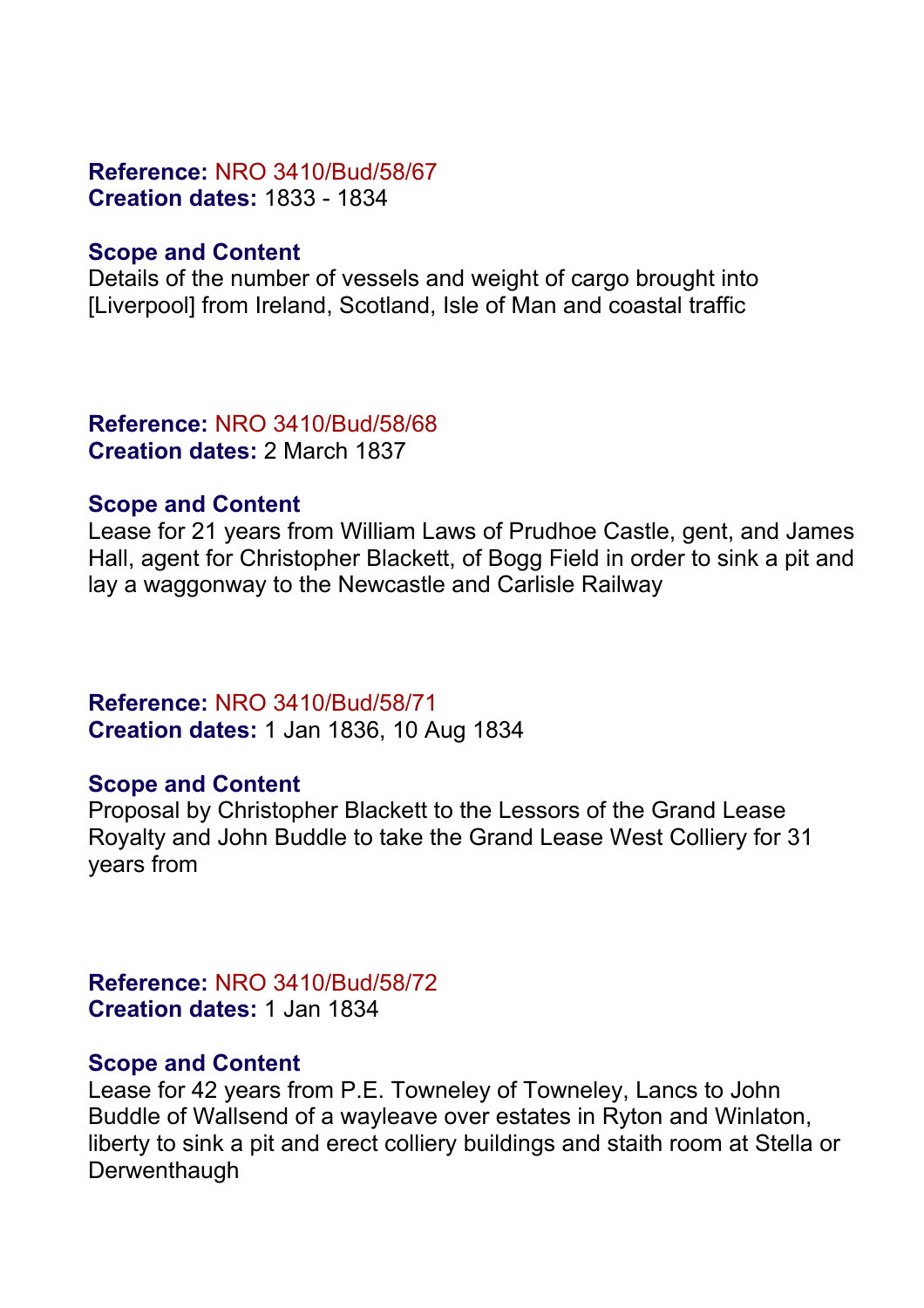#### **Reference:** NRO 3410/Bud/58/75 **Creation dates:** 30 March 1833

#### **Scope and Content**

Lease for 99 years from P.E. Towneley of Towneley, Lancs, to William Harrison of the Grange, Monkwearmouth on behalf of the Stanhope and Tyne Railway Company, of a wayleave over the Stanley Estate

**Reference:** NRO 3410/Bud/58/77 **Creation dates:** 1 Jan 1834

#### **Scope and Content**

Proposed terms for a lease from Peregrine Edward Towneley Esq to the Birtley Iron Co of ironstone in the Stanley Estate for 21 years from

**Reference:** NRO 3410/Bud/58/78 **Creation dates:** 31 Aug 1835

#### **Scope and Content**

Lease for 32 years from Humble Lamb of Ryton Esq to John Buddle, Addison L. Potter and T.Y. Hall of a wayleave through Cushet Laws Farm

**Reference:** NRO 3410/Bud/58/79 **Creation dates:** 17 July 1835

#### **Scope and Content**

Agreement between the owners of Prudhoe Main Colliery and Thomas Murray and Co of Chester le Street, Engineers, to erect a high pressure winding engine with boiler at Prudhoe Main Colliery

**Reference:** NRO 3410/Bud/58/80 **Creation dates:** 17 July 1835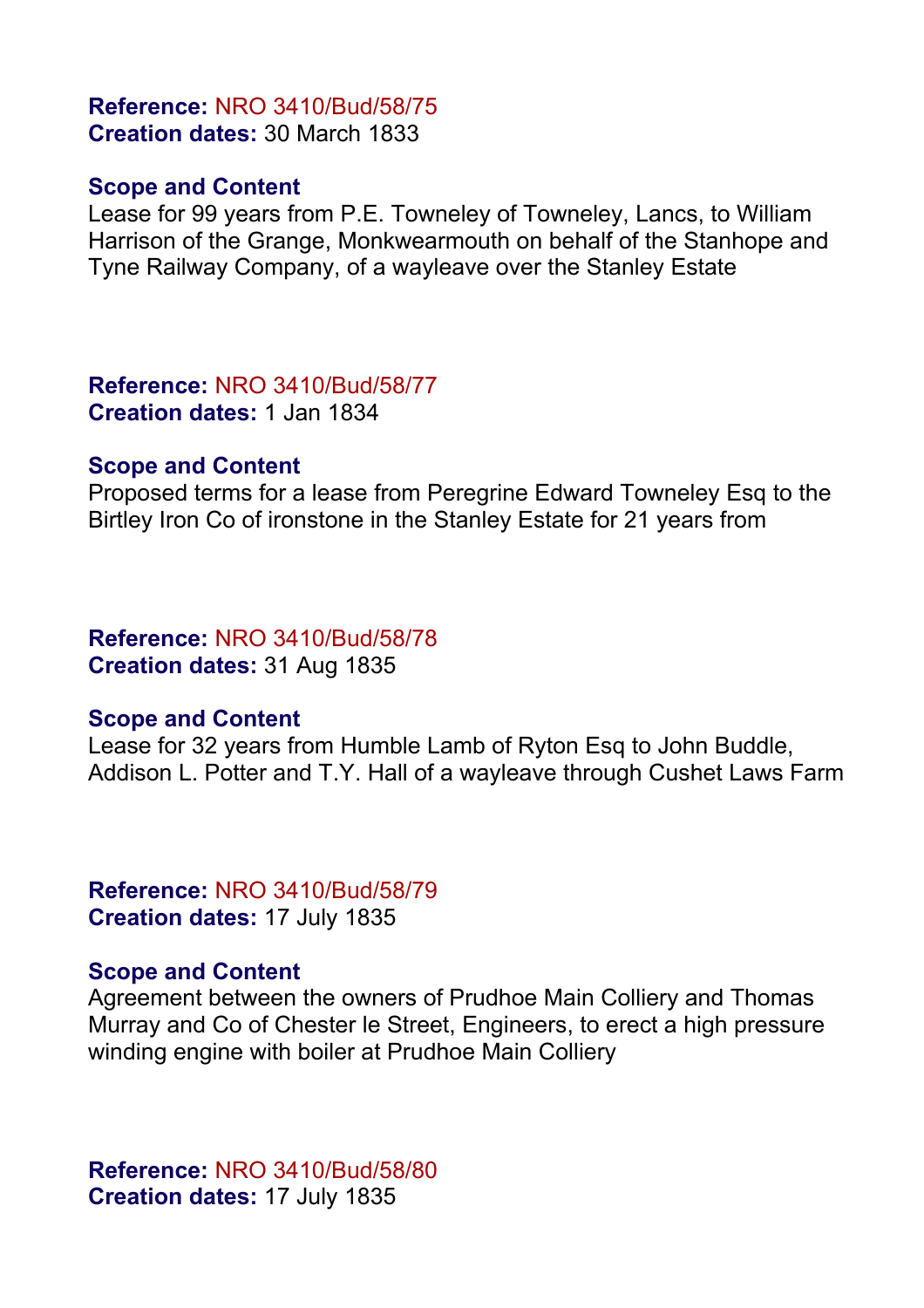#### **Scope and Content**

Letter from James Burnett to C. Blackett Esq and Co re the repair and enlargement of Alston Brewery

## **Reference:** NRO 3410/Bud/58/82 **Creation dates:** 21 Jan 1834

## **Scope and Content**

Lease for 42 years from George Silvertop of Minsteracres to John Buddle of a wayleave and pit room at Ryton and Winlaton

**Reference:** NRO 3410/Bud/58/84 **Creation dates:** 1836

**Scope and Content** Accounts for Wylam Colliery, including wayleave rents

**Reference:** NRO 3410/Bud/58/86 **Creation dates:** 18 July 1833

#### **Scope and Content**

Opinion by R. Hopper Williamson re the responsibilities for the rates for the Glebe coal leased by Messrs Dunn from George Silvertop, including references to ventilation

#### **Reference:** NRO 3410/Bud/58/87

**Creation dates:** nd **Physical characteristics:** Scale 1ch: 1", (tracing, damaged).

#### **Scope and Content**

Ground plan of property leased by William Harrison to T.Y. Hall, incuding details of wayleaves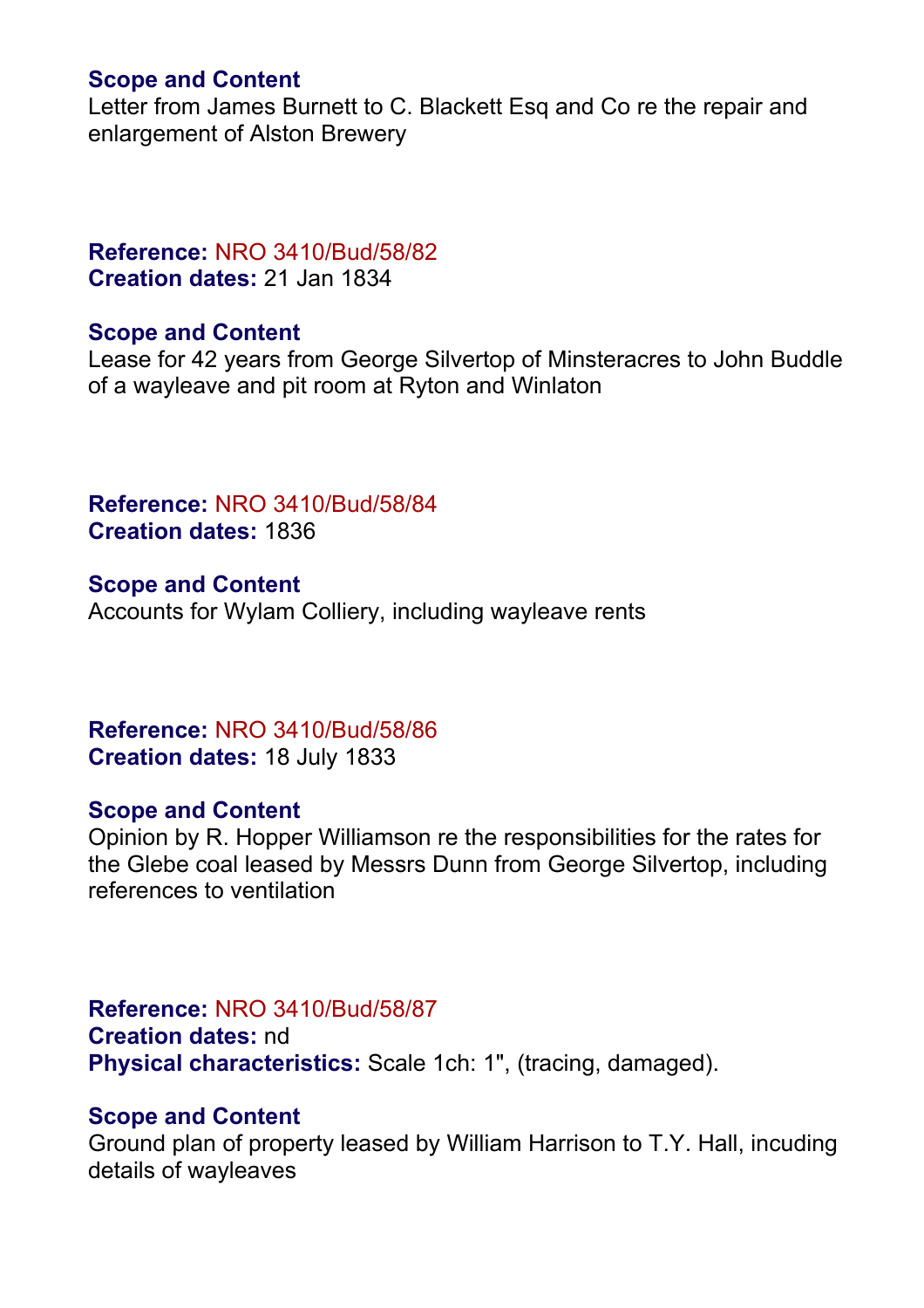## **Reference:** NRO 3410/Bud/58/88 **Creation dates:** 13 June 1826

## **Scope and Content**

Report re ventilation at Towneley Main Colliery, by John Buddle and George Arkless

**Reference:** NRO 3410/Bud/58/90 **Creation dates:** 18 Aug 1823

#### **Scope and Content**

Report re the erection and maintainence of a winding engine at Blossom Pit, Hetton Colliery, by Robert Anderson

**Reference:** NRO 3410/Bud/58/92 **Creation dates:** 10 Aug 1823

#### **Scope and Content**

Report by Robert Stephenson re Messrs Sharman and Clark's criticism re the two drawing engines erected at Hetton, explaining the principles of the construction

**Reference:** NRO 3410/Bud/58/97 **Creation dates:** 25 Aug 1823

#### **Scope and Content**

Answer by Robert Anderson to Robert Stephenson's report (NRO 3410/Bud/58/92)

**Reference:** NRO 3410/Bud/58/98 **Creation dates:** 15 Sept 1823

**Scope and Content**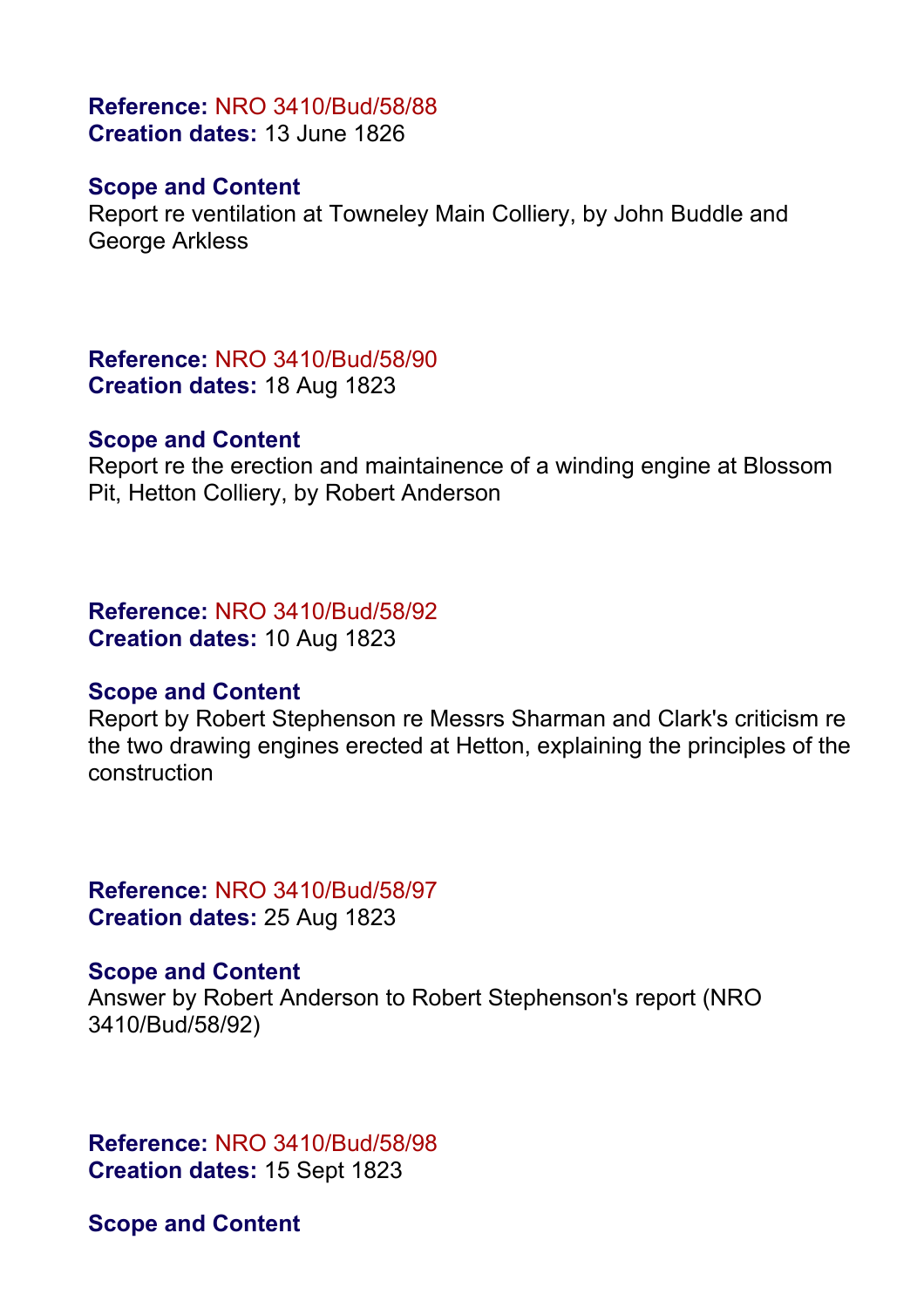Report by William Chapman re the Hetton drawing engines

## **Reference:** NRO 3410/Bud/58/102 **Creation dates:** 10 Sept 1823

## **Scope and Content**

Estimates of the savings to be made by the use of the new drawing engines at Hetton, by Robert Stephenson

#### **Reference:** NRO 3410/Bud/58/104 **Creation dates:** 23 March 1833

## **Scope and Content**

Valuation of Towneley Main Colliery for the Township of Ryton Woodside, by Nicholas Wood and John Wood

**Reference:** NRO 3410/Bud/58/105 **Creation dates:** 22 June 1833

## **Scope and Content**

Award by Nicholas Wood re the responsibility for the payment of rates in the Township of Ryton for Towneley Colliery

**Reference:** NRO 3410/Bud/58/107 **Creation dates:** 15 Nov 1828

## **Scope and Content**

Valuation of the two eighths share of the coal mines under Winlaton and two twentyfourths share of the coal under the Grand Lease Colliery held by Thomas Richard Beaumont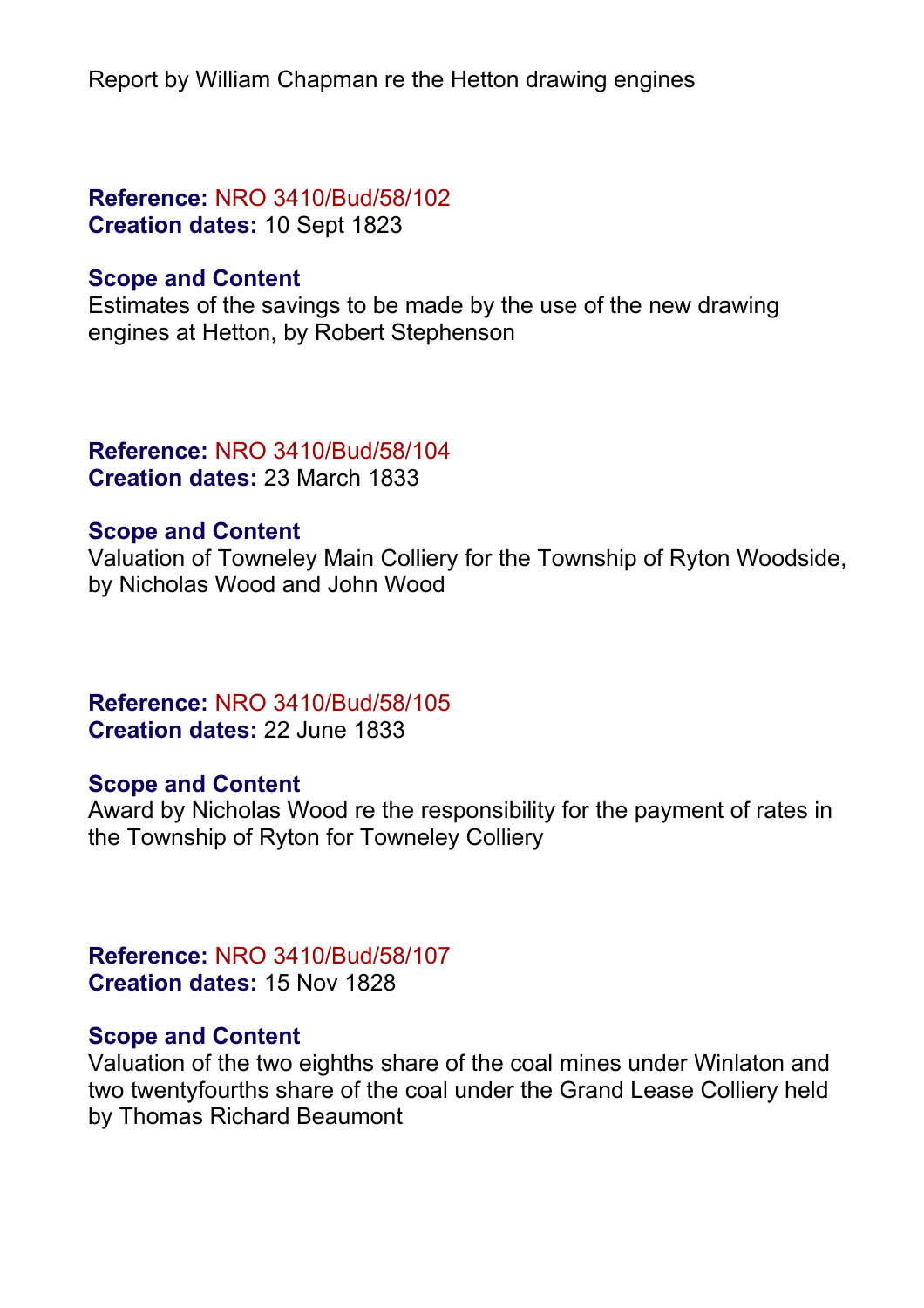**Reference:** NRO 3410/Bud/58/112 **Creation dates:** nd

#### **Scope and Content**

Table showing names, depths and thicknesses of coal seams in the Tyne and Wear coalfields

**Reference:** NRO 3410/Bud/58/114 **Creation dates:** 8 April 1837

#### **Scope and Content**

Lease for 21 years from George Silvertop to George Hepple Ramsay of coal at Dockendale, parish of Winlaton, including plan, coloured to show area to be leased, scale 6": 1ft

**Reference:** NRO 3410/Bud/58/118 **Creation dates:** nd **Extent and Form:** 2 ITEMS

## **Scope and Content**

Estimate of quantity of coal remaining in Wylam Colliery, by James Gray, (second copy attached).

**Reference:** NRO 3410/Bud/58/112 **Creation dates:** nd c.1836

## **Scope and Content**

Terms proposed by Christopher Blackett to Lord Prudhoe for a lease of coal under Prudhoe Park for 21 years from 25 March 1836.

**Reference:** NRO 3410/Bud/58/114 **Creation dates:** 8 April 1837

**Scope and Content**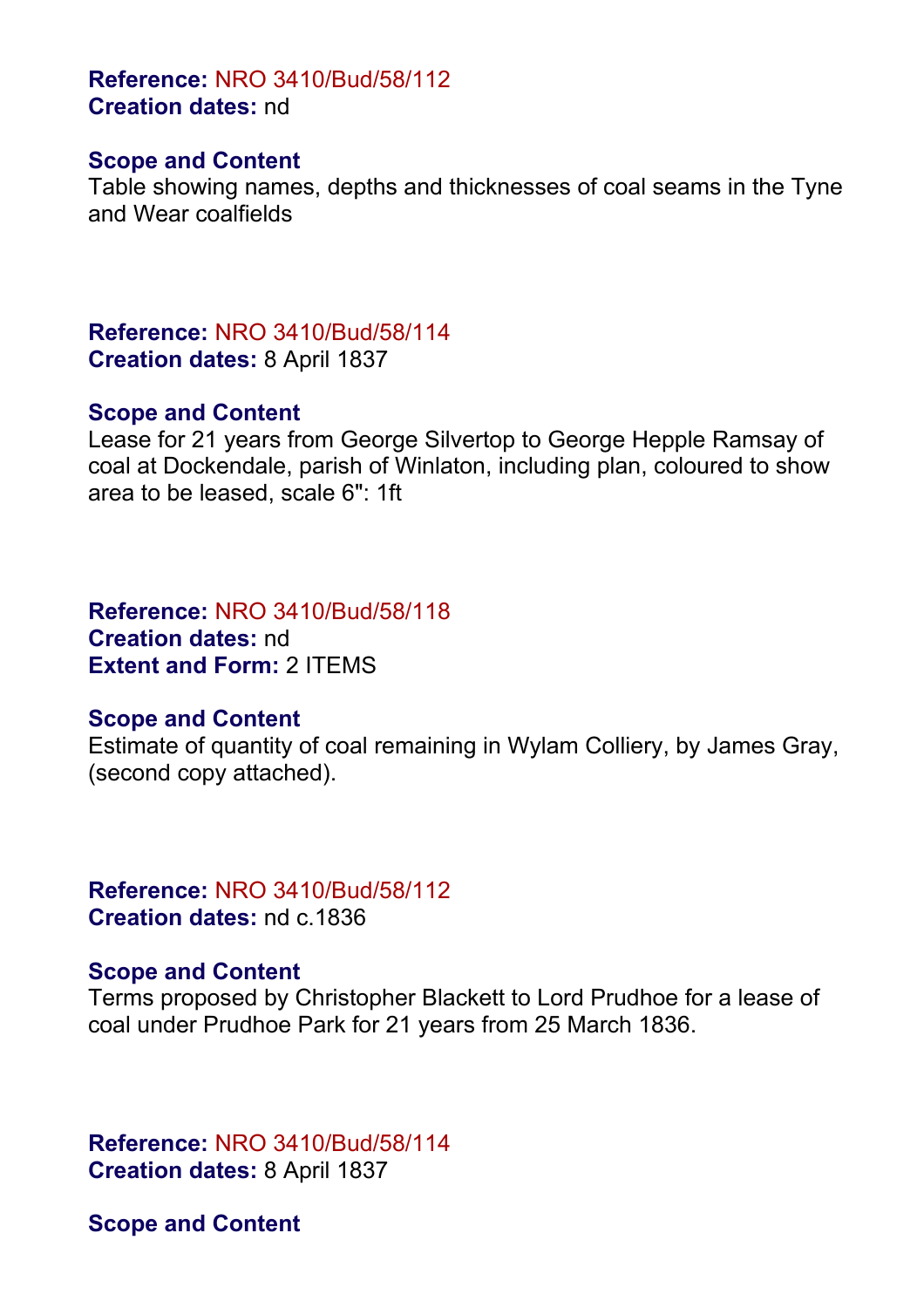Lease for 21 years from George Silvertop to George Hepple Ramsay of coal at Dockendale, parish of Winlaton, including plan, coloured to show area to be leased, scale 6": 1ft

## **Reference:** NRO 3410/Bud/58/118 **Creation dates:** nd

## **Scope and Content**

Estimate of quantity of coal remaining in Wylam Colliery, by James Gray, (second copy attached).

## **Reference:** NRO 3410/Bud/58/122 **Creation dates:** 25 March 1836

## **Scope and Content**

Terms proposed by Christopher Blackett to Lord Brudhoe for a lease of coal under Prudhoe Park for 21 years from

## **Reference:** NRO 3410/Bud/58/125 **Creation dates:** 9 March 1822

## **Scope and Content**

Statement of the case and opinion by R. Hopper Williamson re the right of Mr Blackett to convey coal from under Mr Humble's estate through the workings under Wylam Wood Estate

**Reference:** NRO 3410/Bud/58/132 **Creation dates:** 15 Dec 1837 **Extent and Form:** 2 LETTERS

## **Scope and Content**

2 letters from Joseph Cowen to James Hall re proposals to mine fire clay and ironstone in Winlaton Lordship and for a lease of a wayleave over Mr Towneley's estate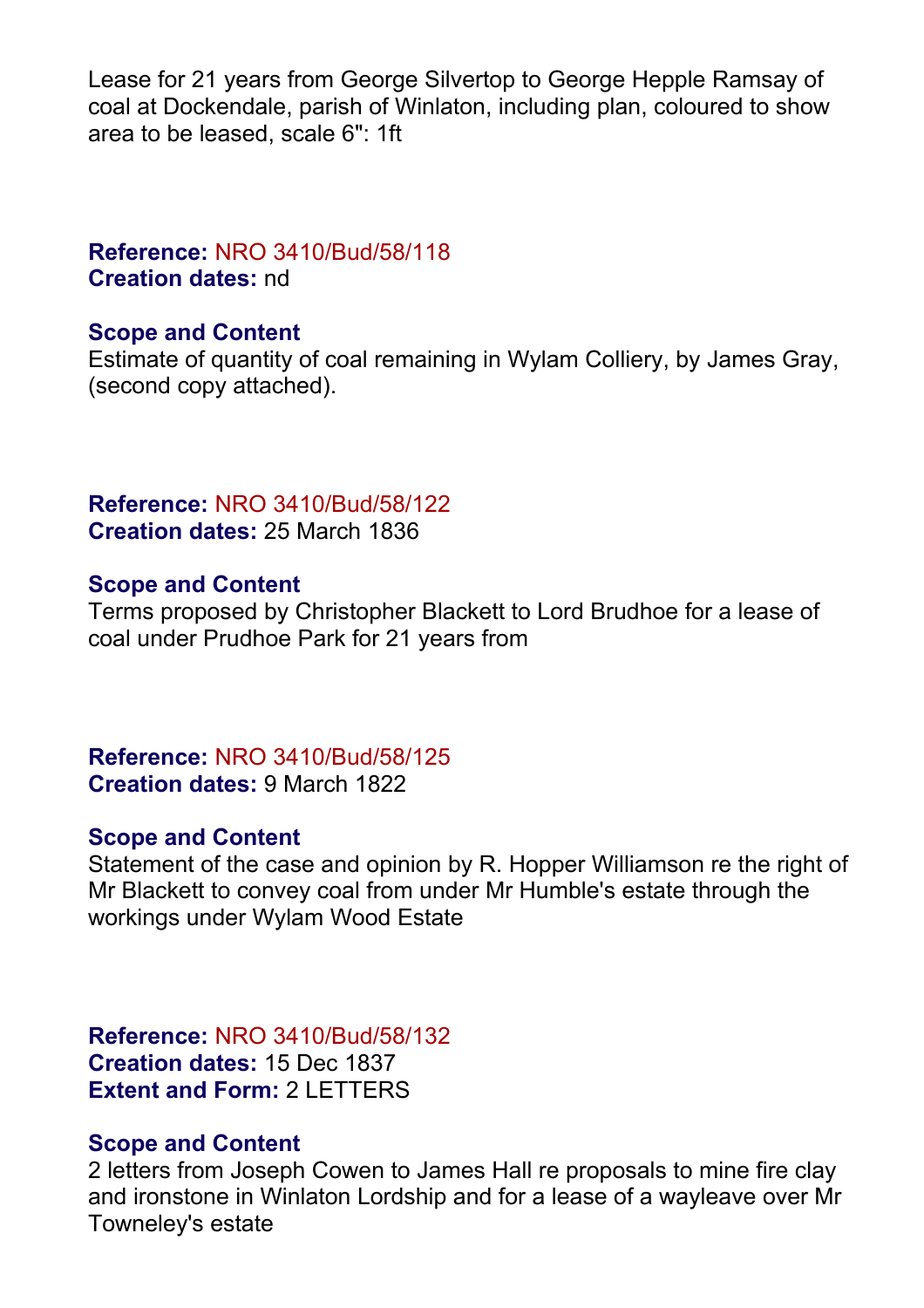## **Reference:** NRO 3410/Bud/58/135 **Creation dates:** 7 Nov 1835

#### **Scope and Content**

Lease for 32 years from Christopher Blackett Esq to Robert Capper of Blanchland Esq of coal under Prudhoe Township, including the sinking of pits and wayleave agreements

## **Reference:** NRO 3410/Bud/58/141 **Creation dates:** nd

## **Scope and Content**

Extracts from a lease from P.E. Towneley Esq to Mr Joseph Cowen of fire clay workings at Stella, with comments re the terms

## **Reference:** NRO 3410/Bud/58/145 **Creation dates:** 12 May 1840

#### **Scope and Content**

Lease for 35 years from William Battie Wrighton Esq of Cusworth, Yorks, to William Clark of Walker, William Anderson of Newcastle and Joseph John Humble of coal, fire clay and ironstone under Mickley, including plan, coloured to show area to be leased, no scale

## **Reference:** NRO 3410/Bud/58/154 **Creation dates:** Jan 1841

#### **Scope and Content**

Lease for 42 years from P.E. Towneley of Towneley, Lancs, to Joseph Cowan of Blaydon of a wayleave beside Blaydon Burn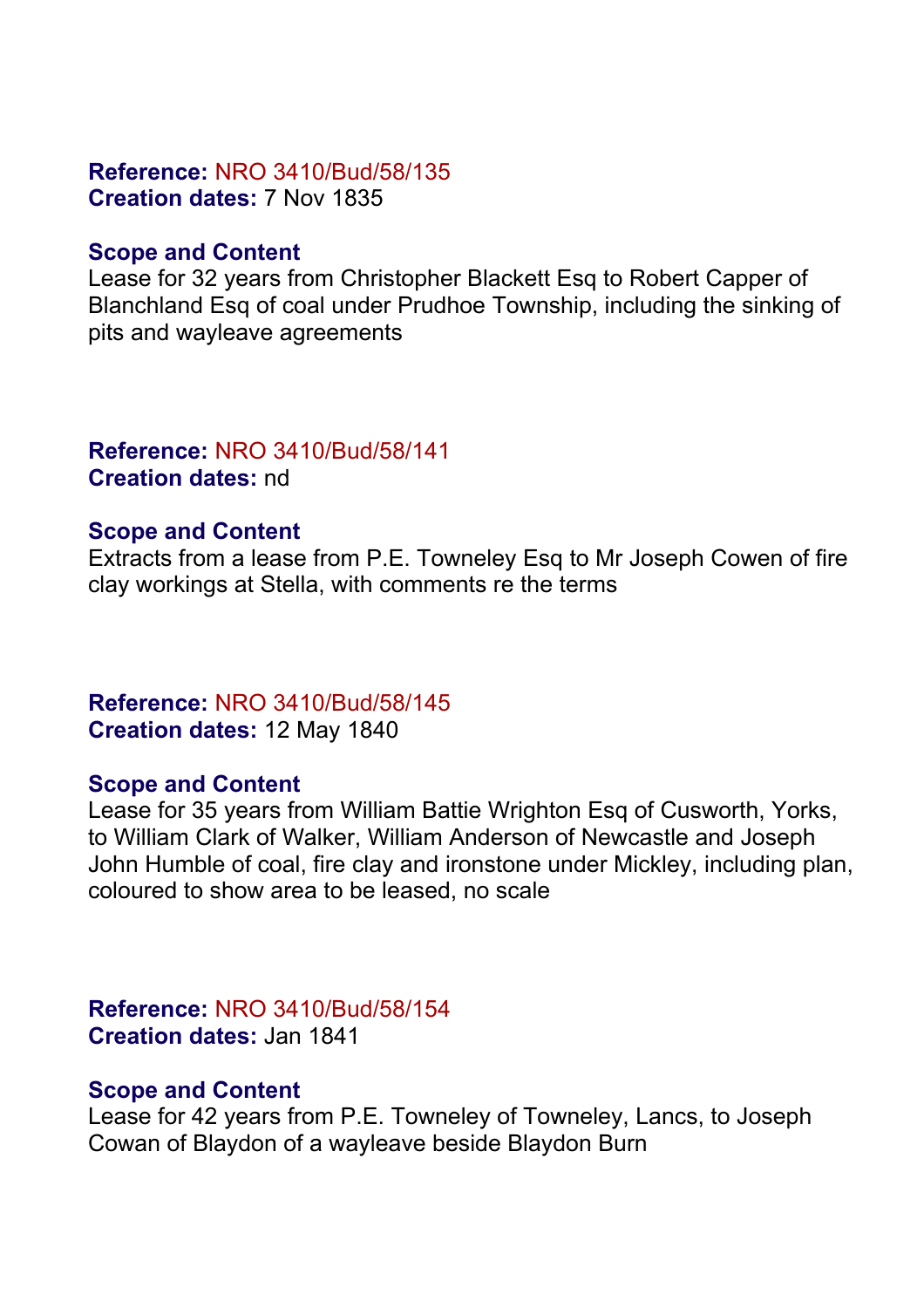**Reference:** NRO 3410/Bud/58/156 **Creation dates:** nd [Jan 1841]

#### **Scope and Content**

Letter from P.E. Towneley re the above agreement

**Reference:** NRO 3410/Bud/58/157 **Creation dates:** 23 Sept 1840

#### **Scope and Content**

Lease for 31 years from P.E. Towneley of Towneley, Lancs, to Morton John Davison of Beamish of coal under Tanfield

**Reference:** NRO 3410/Bud/58/161 **Creation dates:** 21 Jan 1884

#### **Scope and Content**

Lease for 42 years from George Silvertop of Minsteracres to John Buddle of a wayleave and pit room in Ryton and Winlaton

**Reference:** NRO 3410/Bud/58/163 **Creation dates:** 1834 - 1840

#### **Scope and Content**

Statement of the number of collieries, basis and vend by George Clark, 1834, 1840.

**Reference:** NRO 3410/Bud/58/164 **Creation dates:** 17 Oct 1840

#### **Scope and Content**

Lease for 31 years from P.E. Towneley of Towneley, Lancs, to William Clark, Robert Raine, iron merchant, David Burn, iron merchant, Robert